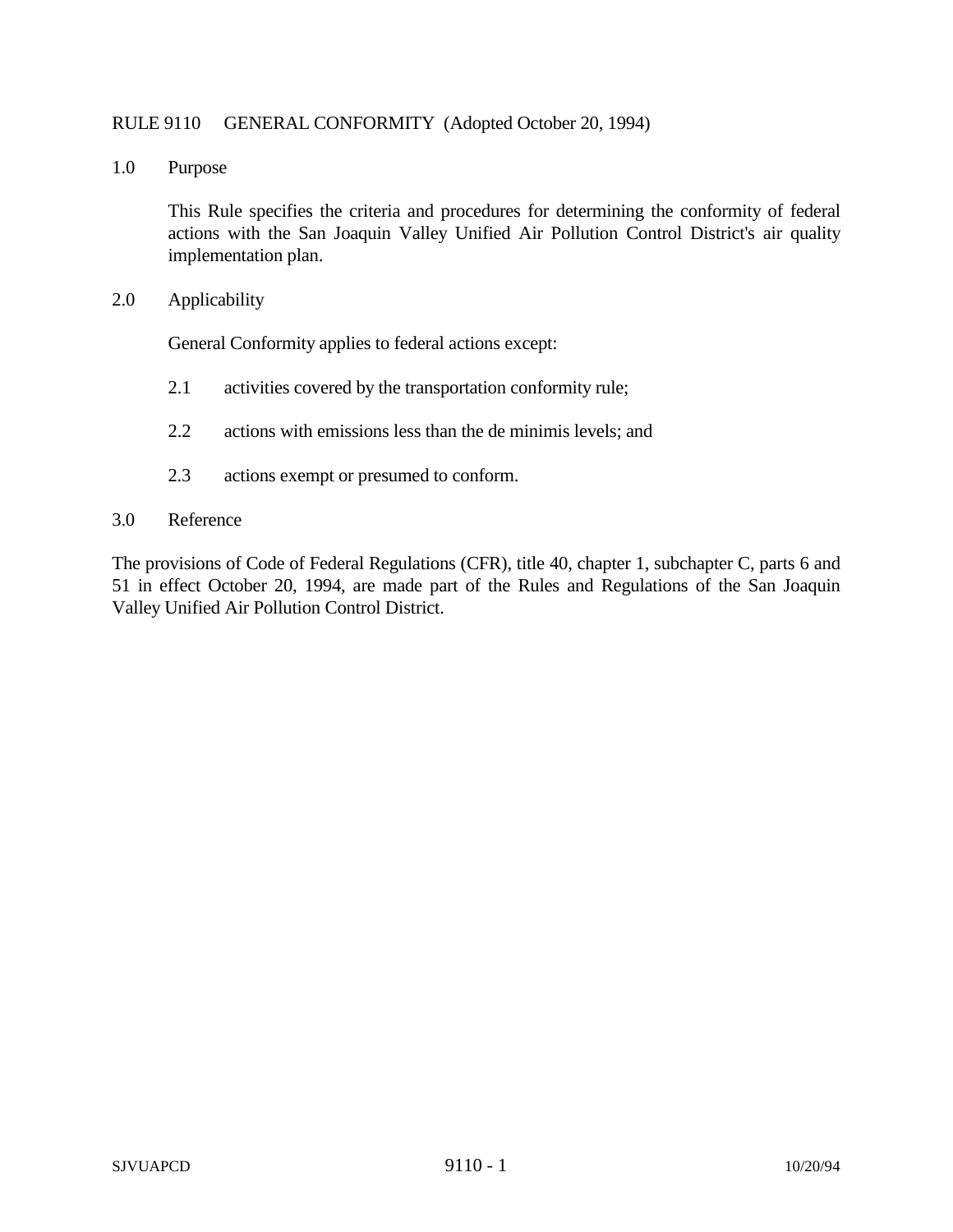# **FEDERAL GENERAL CONFORMITY REGULATION**

The Code of Federal Regulations, title 40, chapter I, subchapter C, parts 6 and 51 are amended and part 93 is added as follows:

PART 6--[AMENDED]

1. The authority citation for part 51 continues to read as follows:

Authority: 42 U.S.C. 7401-7671q.

2. Section 6.303 is amended by reserving paragraphs (c) through (g) and revising paragraphs (a) and (b) to read as follows:

(a) The Clean Air Act, as amended in 1990, 42 U.S.C. 7476(c), requires Federal actions to conform to any State implementation plan approved or promulgated under section 110 of the Act. For EPA actions, the applicable conformity requirements specified in 40 CFR part 51, subpart W, 40 CFR part 93, subpart B, and the applicable State implementation plan must be met.

(b) In addition, with regard to wastewater treatment works subject to review under Subpart E of this part, the responsible official shall consider the air pollution control requirements specified in section 316(b) of the Clean Air Act, 42 U.S.C. 7616, and Agency implementation procedures.

PART 51--[AMENDED]

1. The authority citation for part 51 continues to read as follows:

Authority: 42 U.S.C. 7401-7671q.

2. Part 51 is amended by adding a new subpart W to read as follows:

W -- DETERMINING CONFORMITY OF GENERAL FEDERAL ACTIONS TO STATE OR FEDERAL IMPLEMENTATION PLANS

**Sec.**

**51.850 Prohibition.**

**51.851 State implementation plan (SIP) revision.**

**51.852 Definitions.**

**51.853 Applicability.**

**51.854 Conformity analysis.**

**51.855 Reporting requirements.**

**51.856 Public participation.**

**51.857 Frequency of conformity determinations.**

**51.858 Criteria for determining conformity of general Federal actions.**

**51.859 Procedures for conformity determinations of general Federal actions.**

**51.860 Mitigation of air quality impacts.**

# **W -- DETERMINING CONFORMITY OF GENERAL FEDERAL ACTIONS TO STATE OR FEDERAL IMPLEMENTATION PLANS**

### **section 51.850 Prohibition.**

 (a) No department, agency or instrumentality of the Federal Government shall engage in, support in any way or provide financial assistance for, license or permit, or approve any activity which does not conform to an applicable implementation plan.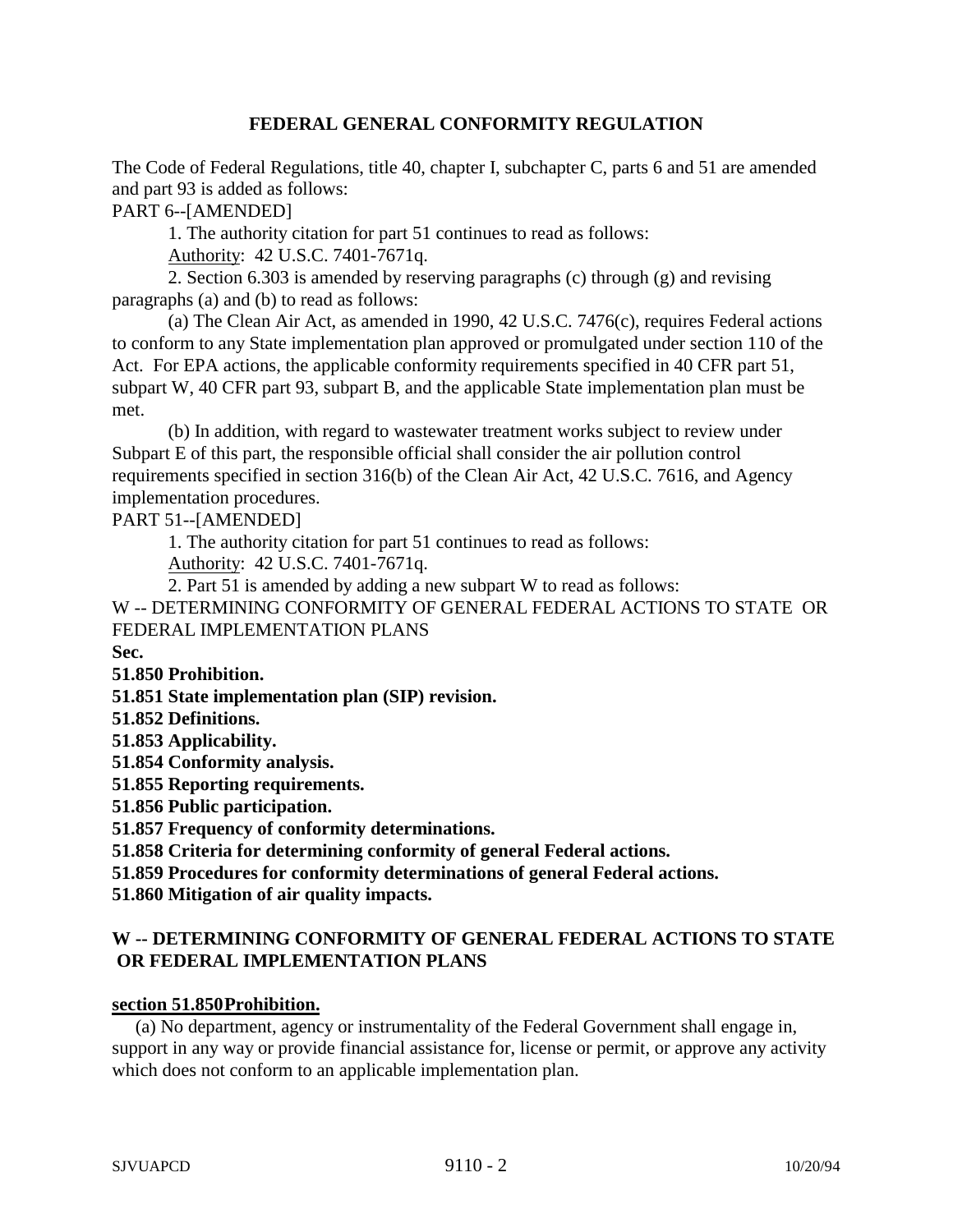(b) A Federal agency must make a determination that a Federal action conforms to the applicable implementation plan in accordance with the requirements of this rule before the action is taken.

(c) The preceding sentence does not include Federal actions where either:

 (1) A National Environmental Policy Act (NEPA) analysis was completed as evidenced by a final environmental assessment (EA), environmental impact statement (EIS), or finding of no significant impact (FONSI) that was prepared prior to the effective date of this rule, or

 (2) (i) Prior to the effective date of this rule, an EA was commenced or a contract was awarded to develop the specific environmental analysis,

 (ii) Sufficient environmental analysis is completed by March 15, 1994 so that the Federal agency may determine that the Federal action is in conformity with the specific requirements and the purposes of the applicable SIP pursuant to the agency's affirmative obligation under section 176(c) of the Clean Air Act (Act), and

(iii) A written determination of conformity under section  $176(c)$  of the Act has been made by the Federal agency responsible for the Federal action by March 15, 1994.

 (d) Notwithstanding any provision of this subpart, a determination that an action is in conformance with the applicable implementation plan does not exempt the action from any other requirements of the applicable implementation plan, the NEPA, or the Act.

#### **§51.851 State implementation plan (SIP) revision.**

 (a) Each State must submit to the Environmental Protection Agency (EPA) a revision to its applicable implementation plan which contains criteria and procedures for assessing the conformity of Federal actions to the applicable implementation plan, consistent with this subpart. The State must submit the conformity provisions within 12 months after November 31, 1993, or within 12 months of an area's designation to nonattainment, whichever date is later.

 (b) The Federal conformity rules under this subpart and 40 CFR part 93, in addition to any existing applicable State requirements, establish the conformity criteria and procedures necessary to meet the Act requirements until such time as the required conformity SIP revision is approved by EPA. A State's conformity provisions must contain criteria and procedures that are no less stringent than the requirements described in this subpart. A State may establish more stringent conformity criteria and procedures only if they apply equally to non-Federal as well as Federal entities. Following EPA approval of the State conformity provisions (or a portion thereof) in a revision to the applicable SIP, the approved (or approved portion of the) State criteria and procedures would govern conformity determinations and the Federal conformity regulations contained in 40 CFR part 93 would apply only for the portion, if any, of the State's conformity provisions that is not approved by EPA. In addition, any previously applicable SIP requirements relating to conformity remain enforceable until the State revises its SIP to specifically remove them from the SIP and that revision is approved by EPA.

### **§51.852 Definitions.**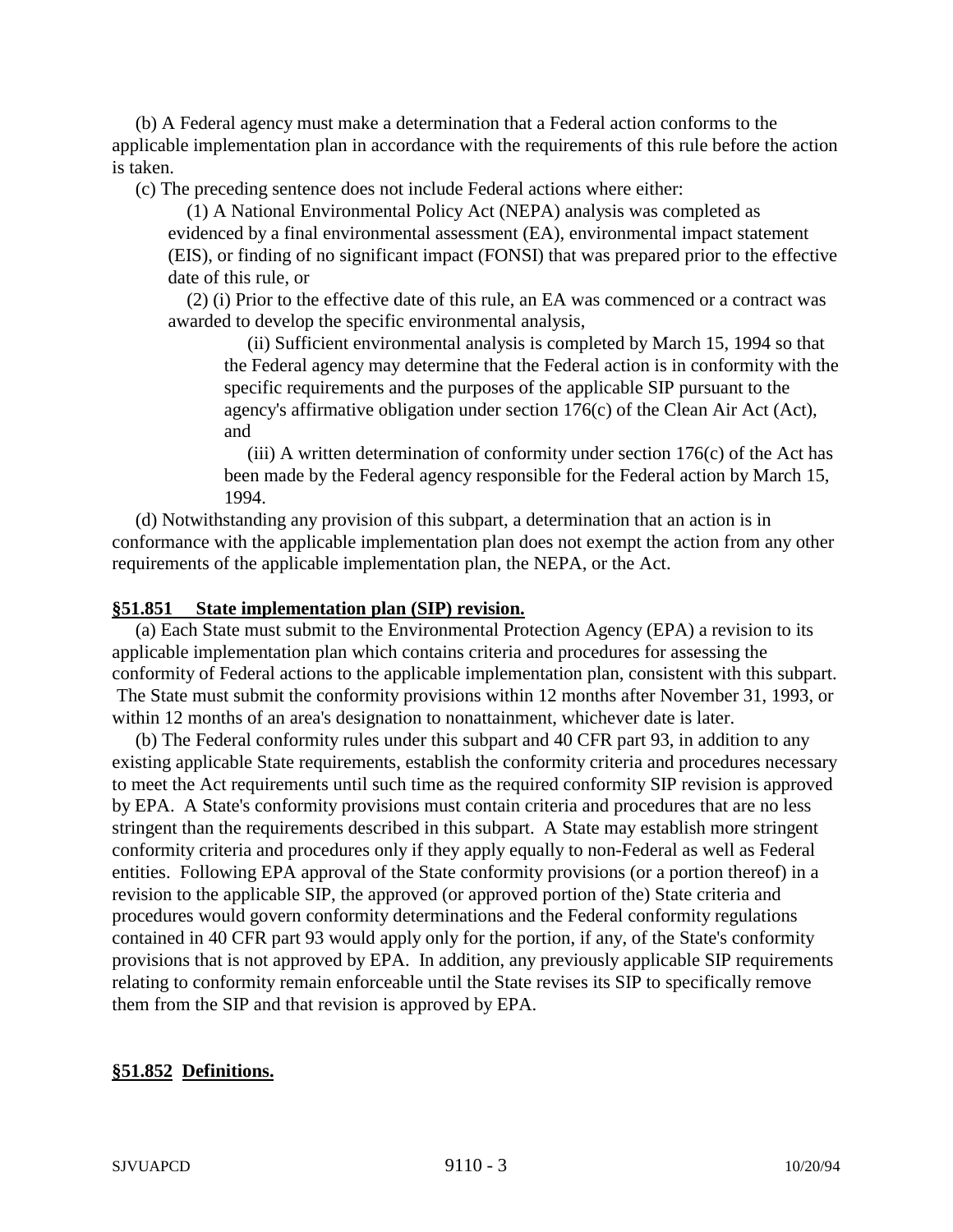Terms used but not defined in this part shall have the meaning given them by the Act and EPA's regulations, in that order of priority.

 Affected Federal land manager means the Federal agency or the Federal official charged with direct responsibility for management of an area designated as Class I under 42 U.S.C. 7472 of the Act that is located within 100 km of the proposed Federal action.

Applicable implementation plan or applicable SIP means the portion (or portions) of the SIP or most recent revision thereof, which has been approved under section 110 of the Act, or promulgated under section 110(c) of the Act (Federal implementation plan), or promulgated or approved pursuant to regulations promulgated under section 301(d) of the Act and which implements the relevant requirements of the Act.

Areawide air quality modeling analysis means an assessment on a scale that includes the entire nonattainment or maintenance area which uses an air quality dispersion model to determine the effects of emissions on air quality.

Cause or contribute to a new violation means a Federal action that:

(1) Causes a new violation of a national ambient air quality standard (NAAQS) at a location in a nonattainment or maintenance area which would otherwise not be in violation of the standard during the future period in question if the Federal action were not taken, or

(2) Contributes, in conjunction with other reasonably foreseeable actions, to a new violation of a NAAQS at a location in a nonattainment or maintenance area in a manner that would increase the frequency or severity of the new violation.

 Caused by, as used in the terms "direct emissions" and "indirect emissions," means emissions that would not otherwise occur in the absence of the Federal action.

Criteria pollutant or standard means any pollutant for which there is established a NAAQS at 40 CFR part 50.

Direct emissions means those emissions of a criteria pollutant or its precursors that are caused or initiated by the Federal action and occur at the same time and place as the action.

Emergency means a situation where extremely quick action on the part of the Federal agencies involved is needed and where the timing of such Federal activities makes it impractical to meet the requirements of this rule, such as natural disasters like hurricanes or earthquakes, civil disturbances such as terrorist acts, and military mobilizations.

Emissions budgets are those portions of the applicable SIP's projected emissions inventories that describe the levels of emissions (mobile, stationary, area, etc.) that provide for meeting reasonable further progress milestones, attainment, and/or maintenance for any criteria pollutant or its precursors.

Emission offsets, for purposes of section 51.858, are emissions reductions which are quantifiable, consistent with the applicable SIP attainment and reasonable further progress demonstrations, surplus to reductions required by, and credited to, other applicable SIP provisions, enforceable at both the State and Federal levels, and permanent within the timeframe specified by the program.

Emissions that a Federal agency has a continuing program responsibility for means emissions that are specifically caused by an agency carrying out its authorities, and does not include emissions that occur due to subsequent activities, unless such activities are required by the Federal agency. Where an agency, in performing its normal program responsibilities, takes actions itself or imposes conditions that result in air pollutant emissions by a non-Federal entity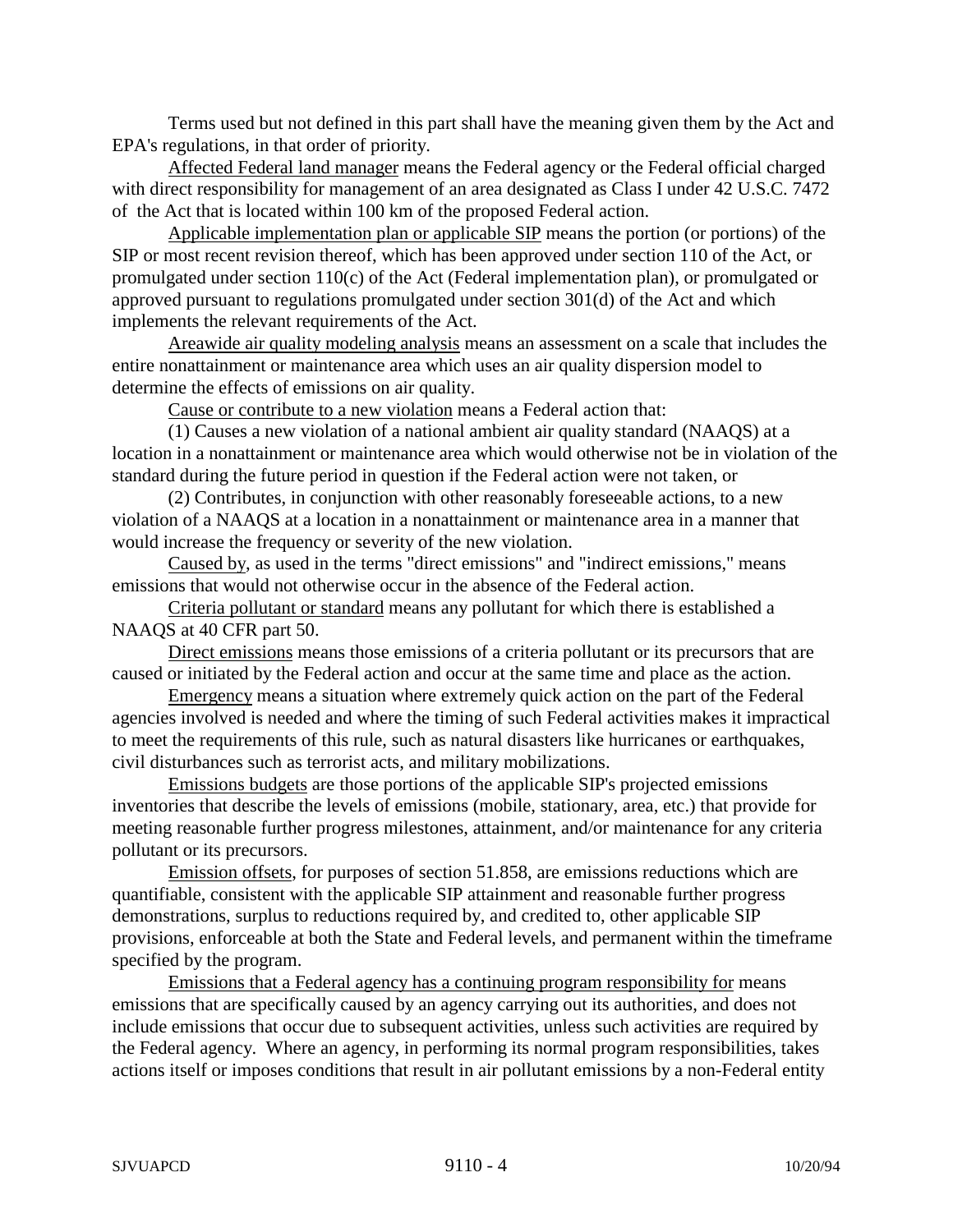taking subsequent actions, such emissions are covered by the meaning of a continuing program responsibility.

EPA means the United States Environmental Protection Agency.

Federal action means any activity engaged in by a department, agency, or instrumentality of the Federal government, or any activity that a department, agency or instrumentality of the Federal government supports in any way, provides financial assistance for, licenses, permits, or approves, other than activities related to transportation plans, programs, and projects developed, funded, or approved under title 23 U.S.C. or the Federal Transit Act (49 U.S.C. 1601 et seq.). Where the Federal action is a permit, license, or other approval for some aspect of a non-Federal undertaking, the relevant activity is the part, portion, or phase or the non-Federal undertaking that requires the Federal permit, license, or approval.

Federal agency means, for purposes of this rule, a Federal department, agency, or instrumentality of the Federal government.

Increase the frequency or severity of any existing violation of any standard in any area means to cause a nonattainment area to exceed a standard more often or to cause a violation at a greater concentration than previously existed and/or would otherwise exist during the future period in question, if the project were not implemented.

Indirect emissions means those emissions of a criteria pollutant or its precursors that:

(1) Are caused by the Federal action, but may occur later in time and/or may be farther removed in distance from the action itself but are still reasonably foreseeable, and

(2) The Federal agency can practicably control and will maintain control over due to a continuing program responsibility of the Federal agency.

Local air quality modeling analysis means an assessment of localized impacts on a scale smaller than the entire nonattainment or maintenance area, including, for example, congested roadway intersections and highways or transit terminals, which uses an air quality dispersion model to determine the effects of emissions on air quality.

Maintenance area means an area with a maintenance plan approved under section 175A of the Act.

Maintenance plan means a revision to the applicable SIP, meeting the requirements of section 175A of the Act.

Metropolitan Planning Organization (MPO) is that organization designated as being responsible, together with the State, for conducting the continuing, cooperative, and comprehensive planning process under 23 U.S.C. 134 and 49 U.S.C. 1607.

Milestone has the meaning given in sections  $182(g)(1)$  and  $189(c)(1)$  of the Act.

National ambient air quality standards (NAAQS) are those standards established pursuant to section 109 of the Act and include standards for carbon monoxide (CO), lead (Pb), nitrogen dioxide (NO<sub>2</sub>), ozone, particulate matter (PM-10), and sulfur dioxide (SO<sub>2</sub>).

NEPA is the National Environmental Policy Act of 1969, as amended (42 U.S.C. 4321 et seq.).

Nonattainment Area (NAA) means an area designated as nonattainment under section 107 of the Act and described in 40 CFR part 81.

Precursors of a criteria pollutant are:

(1) For ozone, nitrogen oxides (NOx), unless an area is exempted from NOx requirements under section 182(f) of the Act, and volatile organic compounds (VOC) and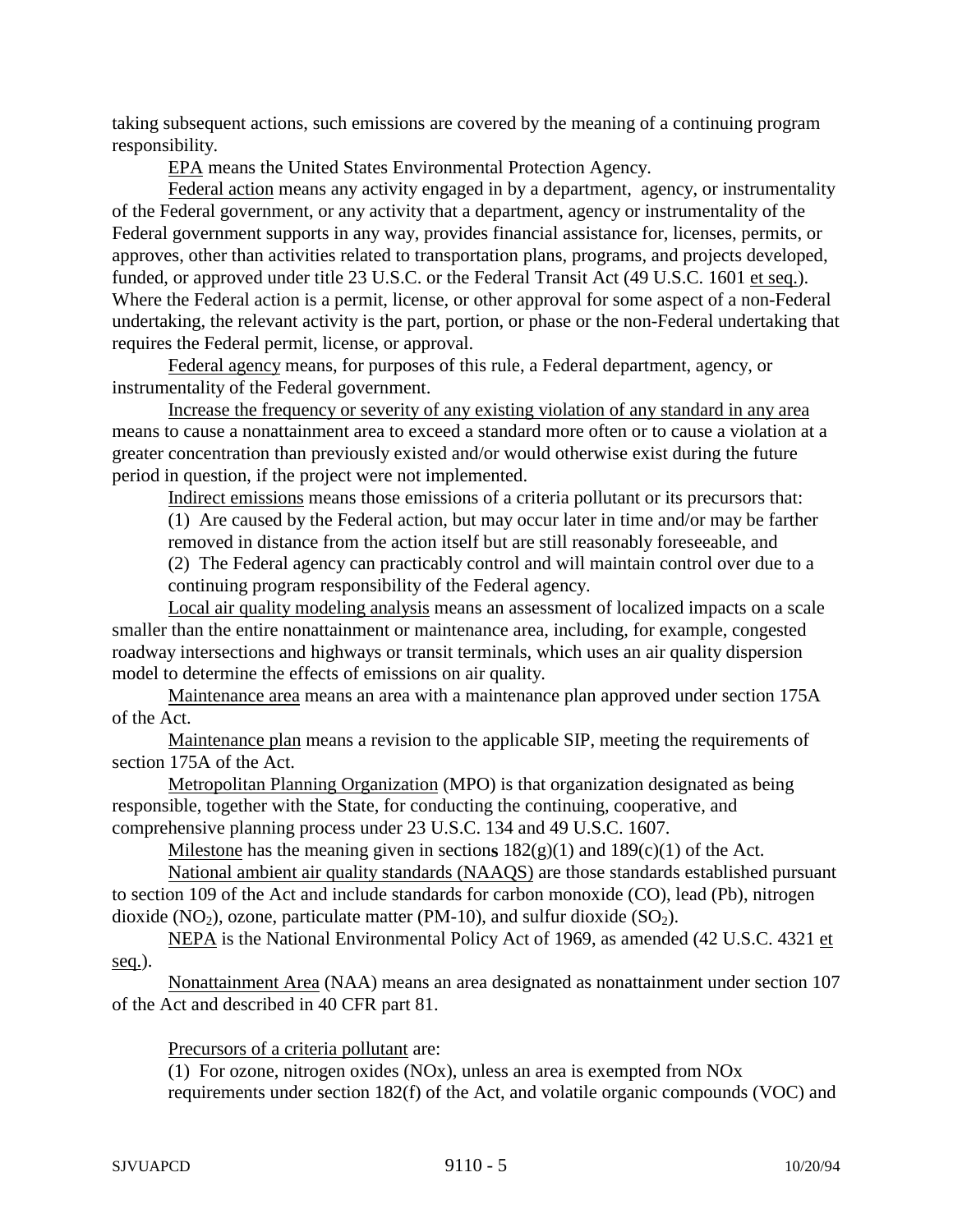(2) For PM-10, those pollutants described in the PM-10 nonattainment area applicable SIP as significant contributors to the PM-10 levels.

Reasonably foreseeable emissions are projected future indirect emissions that are identified at the time the conformity determination is made; the location of such emissions is known and the emissions are quantifiable, as described and documented by the Federal agency based on its own information and after reviewing any information presented to the Federal agency.

Regionally significant action means a Federal action for which the direct and indirect emissions of any pollutant represent 10 percent or more of a nonattainment or maintenance area's emissions inventory for that pollutant.

Regional water and/or wastewater projects include construction, operation, and maintenance of water or wastewater conveyances, water or wastewater treatment facilities, and water storage reservoirs which affect a large portion of a nonattainment or maintenance area.

Total of direct and indirect emissions means the sum of direct and indirect emissions increases and decreases caused by the Federal action; i.e., the "net" emissions considering all direct and indirect emissions. The portion of emissions which are exempt or presumed to conform under section 51.853, paragraph (c), (d), (e), or (f) are not included in the "total of direct and indirect emissions." The "total of direct and indirect emissions" includes emissions of criteria pollutants and emissions of precursors of criteria pollutants.

# **§51.853 Applicability.**

(a) Conformity determinations for Federal actions related to transportation plans, programs, and projects developed, funded, or approved under title 23 U.S.C. or the Federal Transit Act (49 U.S.C. 1601 et seq.) must meet the procedures and criteria of 40 CFR part 51, subpart T, in lieu of the procedures set forth in this subpart.

(b) For Federal actions not covered by paragraph (a) of this section, a conformity determination is required for each pollutant where the total of direct and indirect emissions in a nonattainment or maintenance area caused by a Federal action would equal or exceed any of the rates in paragraphs  $(b)(1)$  or  $(2)$  of this section.

(1) For purposes of paragraph (b) of this section, the following rates apply in **nonattainment areas (NAAs)**:

|                                                              | TOIIS/I eal |
|--------------------------------------------------------------|-------------|
| Ozone (VOC's or NOx)                                         |             |
| Serious NAA's                                                | 50          |
| Severe NAA's                                                 | 25          |
| <b>Extreme NAA's</b>                                         | 10          |
| Other ozone NAA's outside an ozone transport region          | 100         |
| Marginal and moderate NAA's inside an ozone transport region |             |
| <b>VOC</b>                                                   | 50          |
| NOx                                                          | 100         |
| <b>Carbon monoxide</b>                                       |             |
| All NAA's                                                    | 100         |
| $SO_2$ or $NO_2$                                             |             |
| All NAA's                                                    | 100         |
| <b>PM-10</b>                                                 |             |

 $T_{\text{max}}/V_{\text{max}}$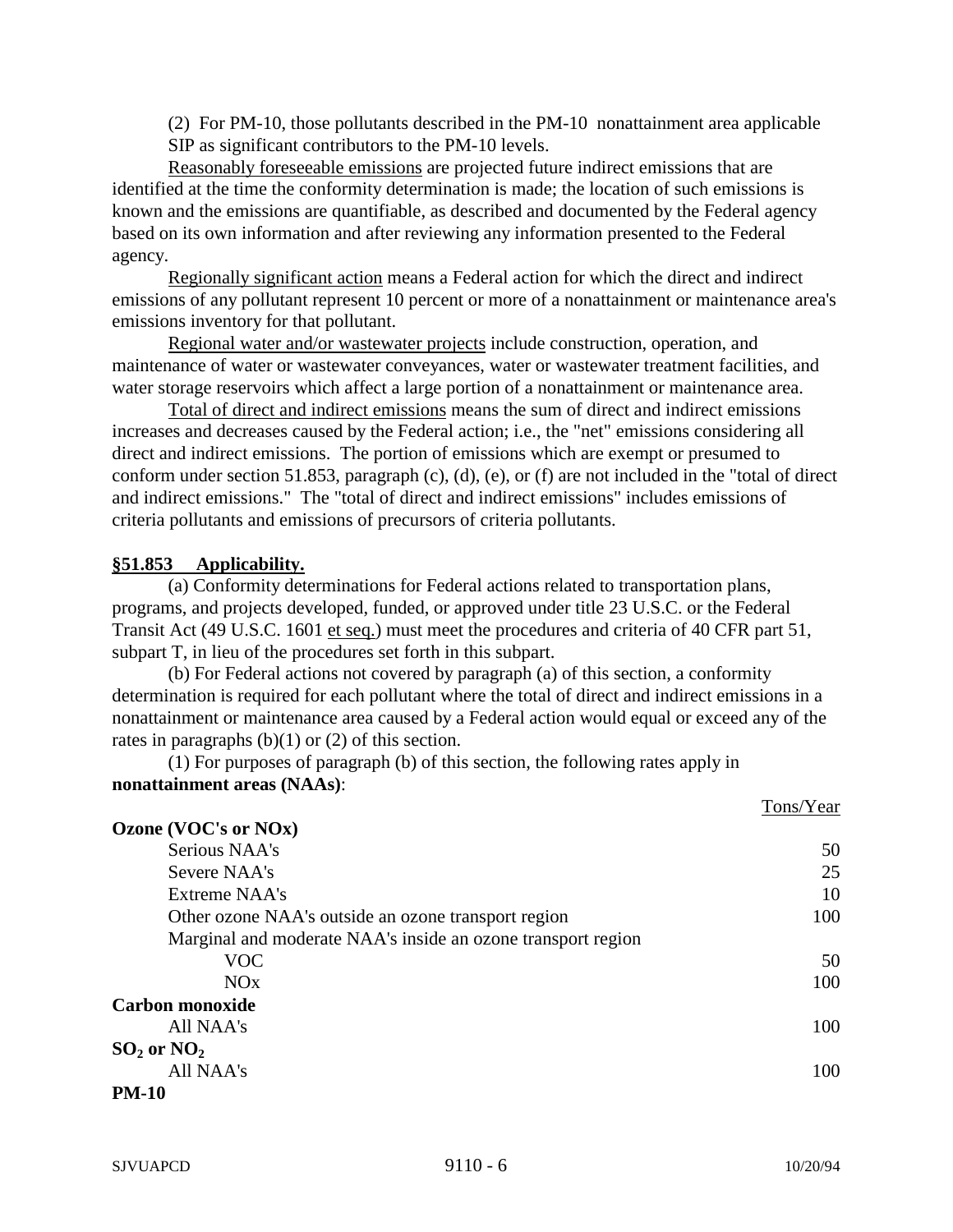|              | Moderate NAA's                                                                  | 100       |
|--------------|---------------------------------------------------------------------------------|-----------|
|              | Serious NAA's                                                                   | 70        |
| <b>Pb</b>    |                                                                                 |           |
|              | All NAA's                                                                       | 25        |
|              | (2) For purposes of paragraph (b) of this section, the following rates apply in |           |
|              | maintenance areas:                                                              |           |
|              |                                                                                 | Tons/Year |
|              | Ozone (NOx), $SO_2$ or $NO_2$                                                   |           |
|              | All Maintenance Areas100                                                        |           |
|              | Ozone (VOC's)                                                                   |           |
|              | Maintenance areas inside an ozone transport region                              | 50        |
|              | Maintenance areas outside an ozone transport region                             | 100       |
|              | <b>Carbon monoxide</b>                                                          |           |
|              | All maintenance areas                                                           | 100       |
| <b>PM-10</b> |                                                                                 |           |
|              | All maintenance areas                                                           | 100       |
| Pb           |                                                                                 |           |
|              | All maintenance areas                                                           | 25        |

(c) The requirements of this subpart shall not apply to:

(1) Actions where the total of direct and indirect emissions are below the emissions levels specified in paragraph (b) of this section.

(2) The following actions which would result in no emissions increase or an increase in emissions that is clearly de minimis:

(i) Judicial and legislative proceedings.

(ii) Continuing and recurring activities such as permit renewals where activities conducted will be similar in scope and operation to activities currently being conducted.

(iii) Rulemaking and policy development and issuance.

(iv) Routine maintenance and repair activities, including repair and maintenance of administrative sites, roads, trails, and facilities.

(v) Civil and criminal enforcement activities, such as investigations, audits, inspections, examinations, prosecutions, and the training of law enforcement personnel.

(vi) Administrative actions such as personnel actions, organizational changes, debt management or collection, cash management, internal agency audits, program budget proposals, and matters relating to the administration and collection of taxes, duties and fees.

(vii) The routine, recurring transportation of materiel and personnel.

(viii) Routine movement of mobile assets, such as ships and aircraft, in home port reassignments and stations (when no new support facilities or personnel are required) to perform as operational groups and/or for repair or overhaul.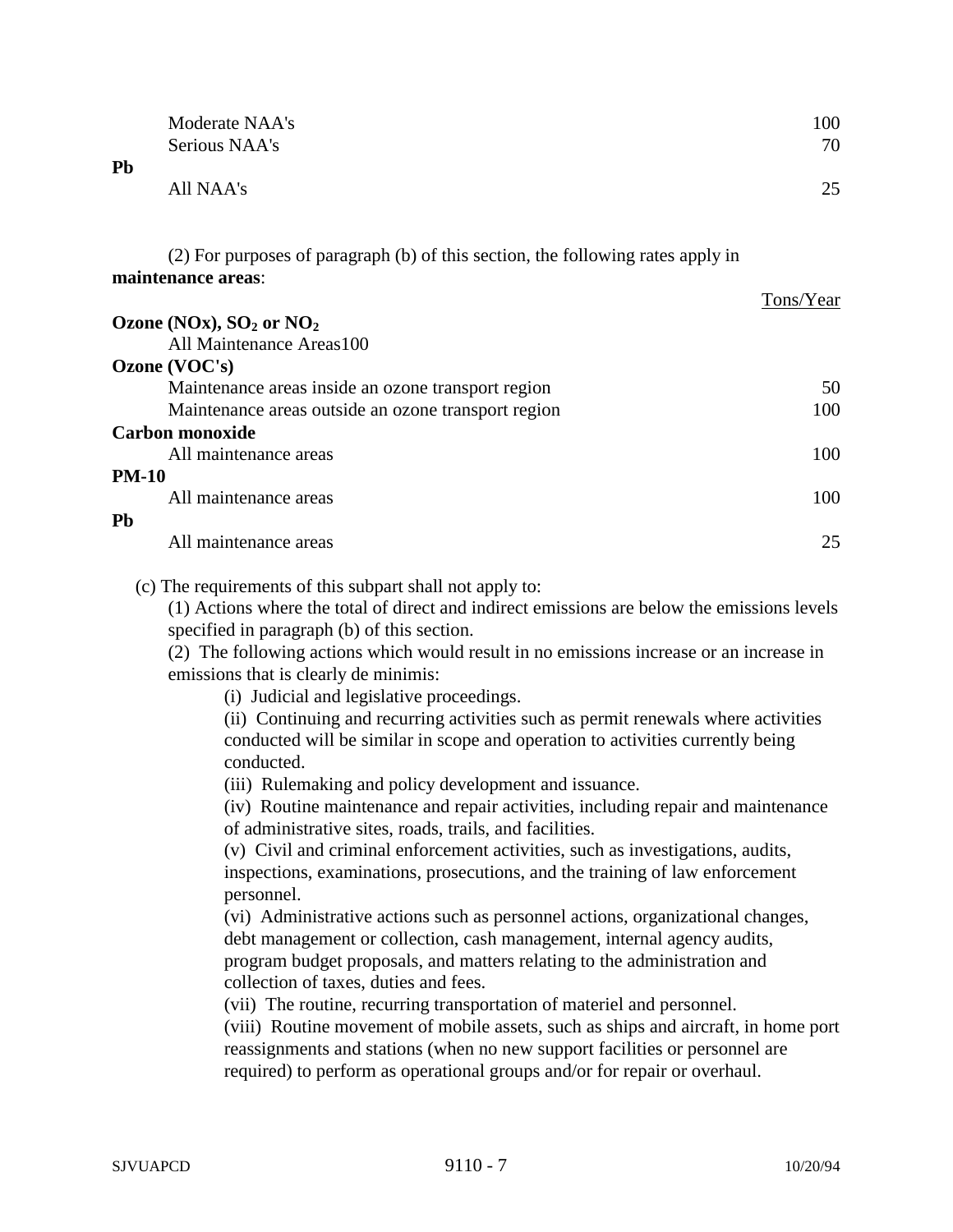(ix) Maintenance dredging and debris disposal where no new depths are required, applicable permits are secured, and disposal will be at an approved disposal site. (x) Actions, such as the following, with respect to existing structures, properties, facilities and lands where future activities conducted will be similar in scope and operation to activities currently being conducted at the existing structures, properties, facilities, and lands; for example, relocation of personnel, disposition of federally-owned existing structures, properties, facilities, and lands, rent subsidies, operation and maintenance cost subsidies, the exercise of receivership or conservatorship authority, assistance in purchasing structures, and the production of coins and currency.

(xi) The granting of leases, licenses such as for exports and trade, permits, and easements where activities conducted will be similar in scope and operation to activities currently being conducted.

(xii) Planning, studies, and provision of technical assistance.

(xiii) Routine operation of facilities, mobile assets and equipment.

(xiv) Transfers of ownership, interests, and titles in land, facilities, and real and personal properties, regardless of the form or method of the transfer.

(xv) The designation of empowerment zones, enterprise communities, or viticultural areas.

(xvi) Actions by any of the Federal banking agencies or the Federal Reserve Banks, including actions regarding charters, applications, notices, licenses, the supervision or examination of depository institutions or depository institution holding companies, access to the discount window, or the provision of financial services to banking organizations or to any department, agency or instrumentality of the United States.

(xvii) Actions by the Board of Governors of the Federal Reserve System or any Federal Reserve Bank to effect monetary or exchange rate policy.

(xviii) Actions that implement a foreign affairs function of the United States. (xix) Actions (or portions thereof) associated with transfers of land, facilities, title, and real properties through an enforceable contract or lease agreement where the delivery of the deed is required to occur promptly after a specific, reasonable condition is met, such as promptly after the land is certified as meeting the requirements of the Comprehensive Environmental Response, Compensation, and Liability Act (CERCLA), and where the Federal agency does not retain continuing authority to control emissions associated with the lands, facilities, title, or real properties.

(xx) Transfers of real property, including land, facilities, and related personal property from a Federal entity to another Federal entity and assignments of real property, including land, facilities, and related personal property from a Federal entity to another Federal entity for subsequent deeding to eligible applicants. (xxi) Actions by the Department of the Treasury to effect fiscal policy and to exercise the borrowing authority of the United States.

(3) Actions where the emissions are not reasonably foreseeable, such as the following: (i) Initial Outer Continental Shelf lease sales which are made on a broad scale and are followed by exploration and development plans on a project level.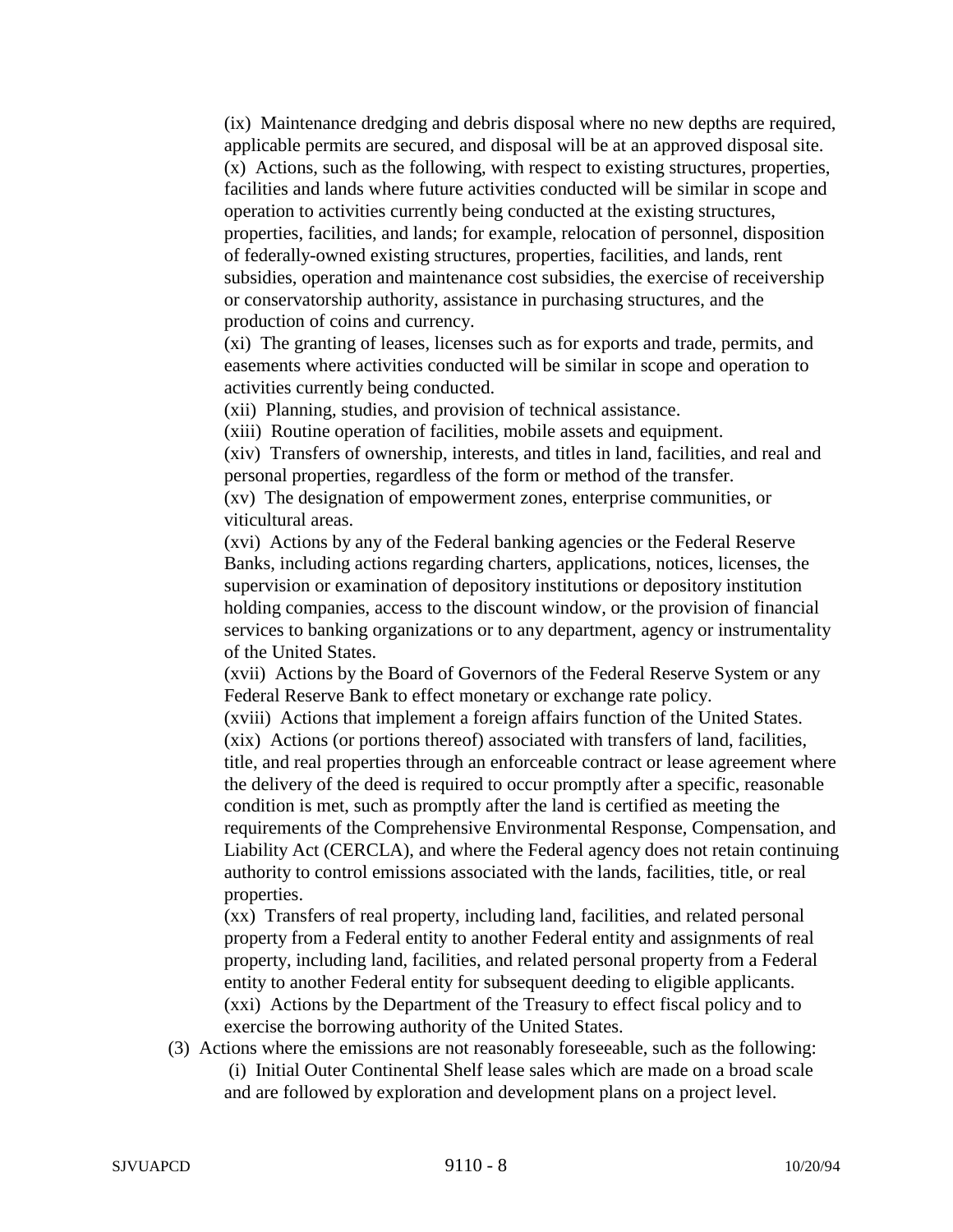(ii) Electric power marketing activities that involve the acquisition, sale and transmission of electric energy.

 (4) Actions which implement a decision to conduct or carry out a conforming program such as prescribed burning actions which are consistent with a conforming land management plan.

 (d) Notwithstanding the other requirements of this subpart, a conformity determination is **not** required for the following Federal actions (or portion thereof):

 (1) The portion of an action that includes major new or modified stationary sources that require a permit under the new source review (NSR) program (section 173 of the Act) or the prevention of significant deterioration (PSD) program (title I, part C of the Act).

 (2) Actions in response to emergencies or natural disasters such as hurricanes, earthquakes, etc., which are commenced on the order of hours or days after the emergency or disaster and, if applicable, which meet the requirements of paragraph (e) of this section;

 (3) Research, investigations, studies, demonstrations, or training [other than those exempted under section  $51.853(c)(2)$ ], where no environmental detriment is incurred and/or, the particular action furthers air quality research, as determined by the State agency primarily responsible for the applicable SIP;

 (4) Alteration and additions of existing structures as specifically required by new or existing applicable environmental legislation or environmental regulations (e.g., hush houses for aircraft engines and scrubbers for air emissions).

 (5) Direct emissions from remedial and removal actions carried out under the Comprehensive Environmental Response, Compensation and Liability Act (CERCLA) and associated regulations to the extent such emissions either comply with the substantive requirements of the PSD/NSR permitting program or are exempted from other environmental regulation under the provisions of CERCLA and applicable regulations issued under CERCLA.

 (e) Federal actions which are part of a continuing response to an emergency or disaster under section 51.853(d)(2) and which are to be taken more than 6 months after the commencement of the response to the emergency or disaster under section 51.853(d)(2) are exempt from the requirements of this subpart only if:

 (1) The Federal agency taking the actions makes a written determination that, for a specified period not to exceed an additional 6 months, it is impractical to prepare the conformity analyses which would otherwise be required and the actions cannot be delayed due to overriding concerns for public health and welfare, national security interests and foreign policy commitments; or

(2) For actions which are to be taken after those actions covered by paragraph  $(e)(1)$ of this section, the Federal agency makes a new determination as provided in paragraph (e)(1) of this section.

 (f) Notwithstanding other requirements of this subpart, actions specified by individual Federal agencies that have met the criteria set forth in either paragraph  $(g)(1)$  or  $(g)(2)$  and the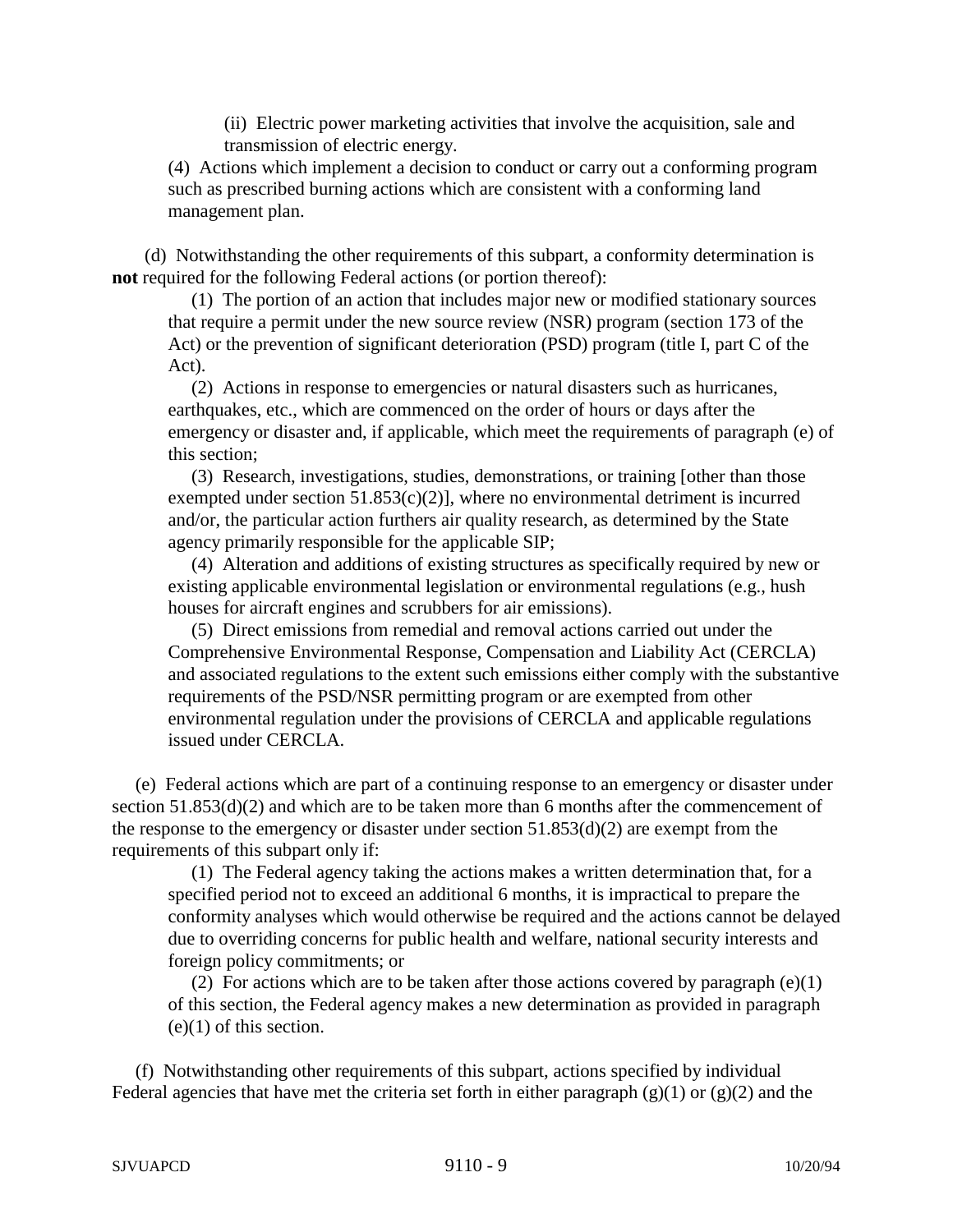procedures set forth in paragraph (h) of this section are presumed to conform, except as provided in paragraph (j) of this section.

 (g) The Federal agency must meet the criteria for establishing activities that are presumed to conform by fulfilling the requirements set forth in either paragraph  $(g)(1)$  or  $(g)(2)$  of this section:

 (1) The Federal agency must clearly demonstrate using methods consistent with this rule that the total of direct and indirect emissions from the type of activities which would be presumed to conform would not:

(i) Cause or contribute to any new violation of any standard in any area;

(ii) Interfere with provisions in the applicable SIP for maintenance of any standard;

(iii) Increase the frequency or severity of any existing violation of any standard in any area; or

(iv) Delay timely attainment of any standard or any required interim emission reductions or other milestones in any area including, where applicable, emission levels specified in the applicable SIP for purposes of:

(A) A demonstration of reasonable further progress;

(B) A demonstration of attainment; or

(C) A maintenance plan; or

 (2) The Federal agency must provide documentation that the total of direct and indirect emissions from such future actions would be below the emission rates for a conformity determination that are established in paragraph (b) of this section, based, for example, on similar actions taken over recent years.

 (h) In addition to meeting the criteria for establishing exemptions set forth in paragraphs  $(g)(1)$  or  $(g)(2)$  of this section, the following procedures must also be complied with to presume that activities will conform:

 (1) The Federal agency must identify through publication in the Federal Register its list of proposed activities that are presumed to conform and the basis for the presumptions;

 (2) The Federal agency must notify the appropriate EPA Regional Office(s), State and local air quality agencies and, where applicable, the agency designated under section 174 of the Act and the MPO and provide at least 30 days for the public to comment on the list of proposed activities presumed to conform;

 (3) the Federal agency must document its response to all the comments received and make the comments, response, and final list of activities available to the public upon request; and

 (4) the Federal agency must publish the final list of such activities in the Federal Register.

 (i) Notwithstanding the other requirements of this subpart, when the total of direct and indirect emissions of any pollutant from a Federal action does not equal or exceed the rates specified in paragraph (b) of this section, but represents 10 percent or more of a nonattainment or maintenance area's total emissions of that pollutant, the action is defined as a regionally significant action and the requirements of section 51.850 and sections 51.855-860 shall apply for the Federal action.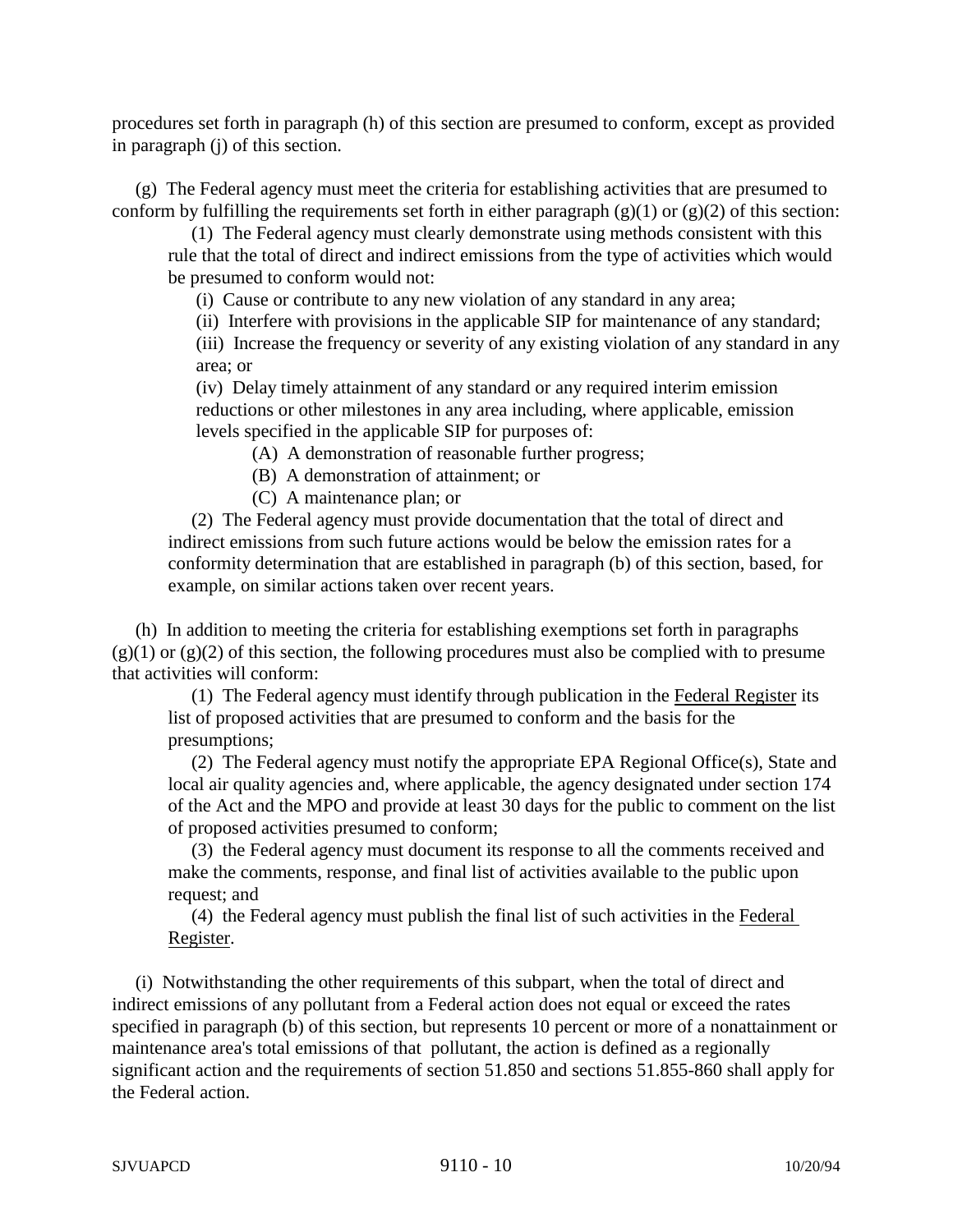(j) Where an action otherwise presumed to conform under paragraph (f) of this section is a regionally significant action or does not in fact meet one of the criteria in paragraph  $(g)(1)$  of this section, that action shall not be presumed to conform and the requirements of section 51.850 and sections 51.855-860 shall apply for the Federal action.

(k) The provisions of this subpart shall apply in all nonattainment and maintenance areas.

# **§51.854 Conformity analysis.**

 Any Federal department, agency, or instrumentality of the Federal government taking an action subject to this subpart must make its own conformity determination consistent with the requirements of this subpart. In making its conformity determination, a Federal agency must consider comments from any interested parties. Where multiple Federal agencies have jurisdiction for various aspects of a project, a Federal agency may choose to adopt the analysis of another Federal agency or develop its own analysis in order to make its conformity determination.

# **§51.855 Reporting requirements.**

 (a) A Federal agency making a conformity determination under section 51.858 must provide to the appropriate EPA Regional Office(s), State and local air quality agencies and, where applicable, affected Federal land managers, the agency designated under section 174 of the Act and the MPO a 30 day notice which describes the proposed action and the Federal agency's draft conformity determination on the action.

 (b) A Federal agency must notify the appropriate EPA Regional Office(s), State and local air quality agencies and, where applicable, affected Federal land managers, the agency designated under section 174 of the Clean Air Act and the MPO within 30 days after making a final conformity determination under section 51.858.

### **§51.856 Public participation.**

 (a) Upon request by any person regarding a specific Federal action, a Federal agency must make available for review its draft conformity determination under section 51.858 with supporting materials which describe the analytical methods and conclusions relied upon in making the applicability analysis and draft conformity determination.

 (b) A Federal agency must make public its draft conformity determination under section 51.858 by placing a notice by prominent advertisement in a daily newspaper of general circulation in the area affected by the action and by providing 30 days for written public comment prior to taking any formal action on the draft determination. This comment period may be concurrent with any other public involvement, such as occurs in the NEPA process.

 (c) A Federal agency must document its response to all the comments received on its draft conformity determination under section 51.858 and make the comments and responses available, upon request by any person regarding a specific Federal action, within 30 days of the final conformity determination.

 (d) A Federal agency must make public its final conformity determination under section 51.858 for a Federal action by placing a notice by prominent advertisement in a daily newspaper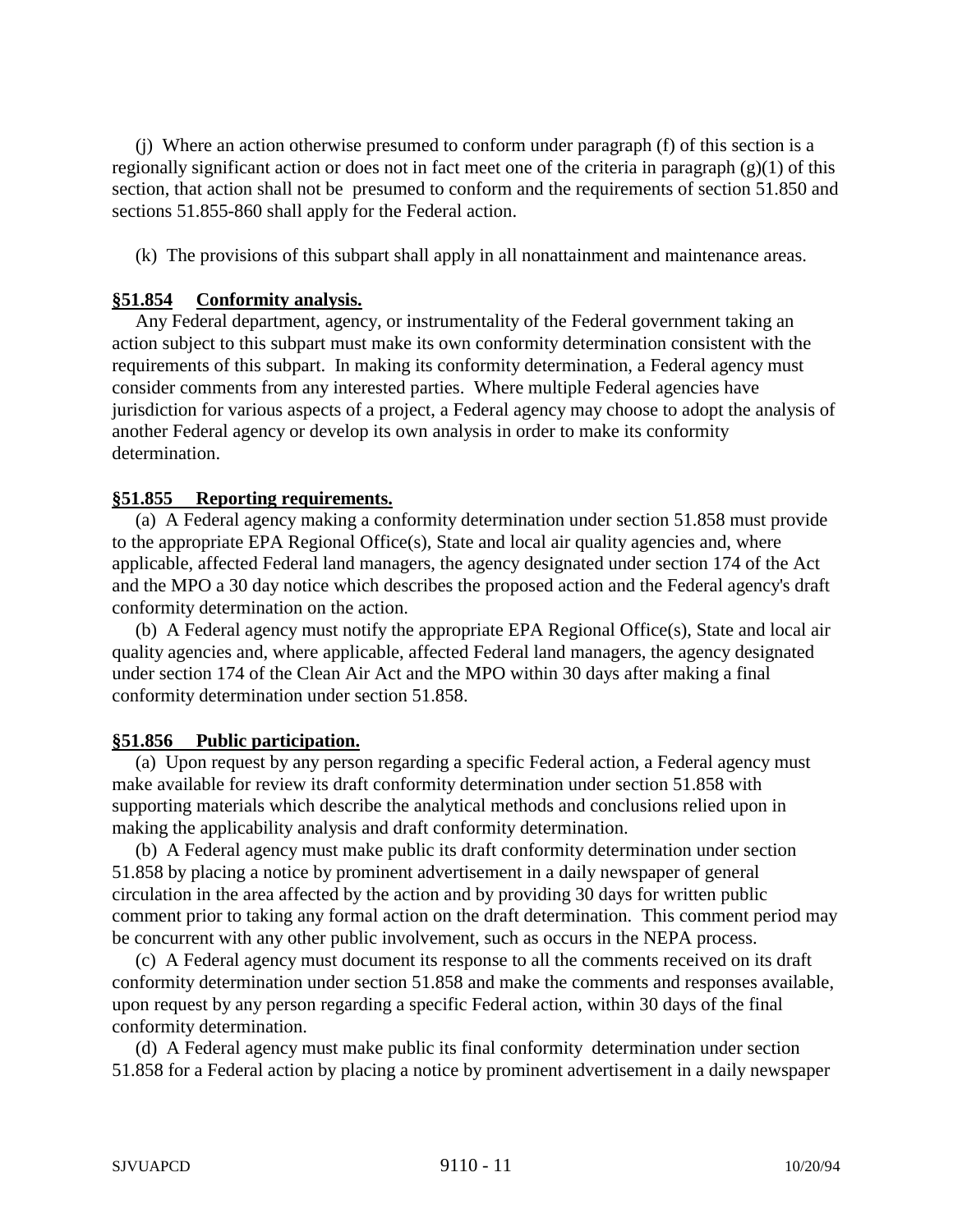of general circulation in the area affected by the action within 30 days of the final conformity determination.

# **§51.857 Frequency of conformity determinations.**

 (a) The conformity status of a Federal action automatically lapses 5 years from the date a final conformity determination is reported under section 51.855, unless the Federal action has been completed or a continuous program has been commenced to implement that Federal action within a reasonable time.

 (b) Ongoing Federal activities at a given site showing continuous progress are not new actions and do not require periodic redeterminations so long as such activities are within the scope of the final conformity determination reported under section 51.855.

 (c) If, after the conformity determination is made, the Federal action is changed so that there is an increase in the total of direct and indirect emissions above the levels in section 51.853(b), a new conformity determination is required.

# **§51.858 Criteria for determining conformity of general Federal actions.**

 (a) An action required under section 51.853 to have a conformity determination for a specific pollutant, will be determined to conform to the applicable SIP if, for each pollutant that exceeds the rates in section 51.853, paragraph (b), or otherwise requires a conformity determination due to the total of direct and indirect emissions from the action, the action meets the requirements of paragraph (c) of this section, and meets any of the following requirements:

(1) For any criteria pollutant, the total of direct and indirect emissions from the action are specifically identified and accounted for in the applicable SIP's attainment or maintenance demonstration;

(2) For ozone or nitrogen dioxide, the total of direct and indirect emissions from the action are fully offset within the same nonattainment or maintenance area through a revision to the applicable SIP or a similarly enforceable measure that effects emission reductions so that there is no net increase in emissions of that pollutant;

(3) For any criteria pollutant, except ozone and nitrogen dioxide, the total of direct and indirect emissions from the action meet the requirements:

 (i) specified in paragraph (b) of this section, based on areawide air quality modeling analysis and local air quality modeling analysis, or

(ii) meet the requirements of paragraph  $(a)(5)$  and, for local air quality modeling analysis, the requirement of paragraph (b) of this section;

(4) For CO or PM-10,

(i) Where the State agency primarily responsible for the applicable SIP determines that an areawide air quality modeling analysis is not needed, the total of direct and indirect emissions from the action meet the requirements specified in paragraph (b) of this section, based on local air quality modeling analysis or

(ii) Where the State agency primarily responsible for the applicable SIP determines that an areawide air quality modeling analysis is appropriate and that a local air quality modeling analysis is not needed, the total of direct and indirect emissions from the action meet the requirements specified in paragraph (b) of this section, based on areawide modeling, or meet the requirements of paragraph (a)(5) of this section; or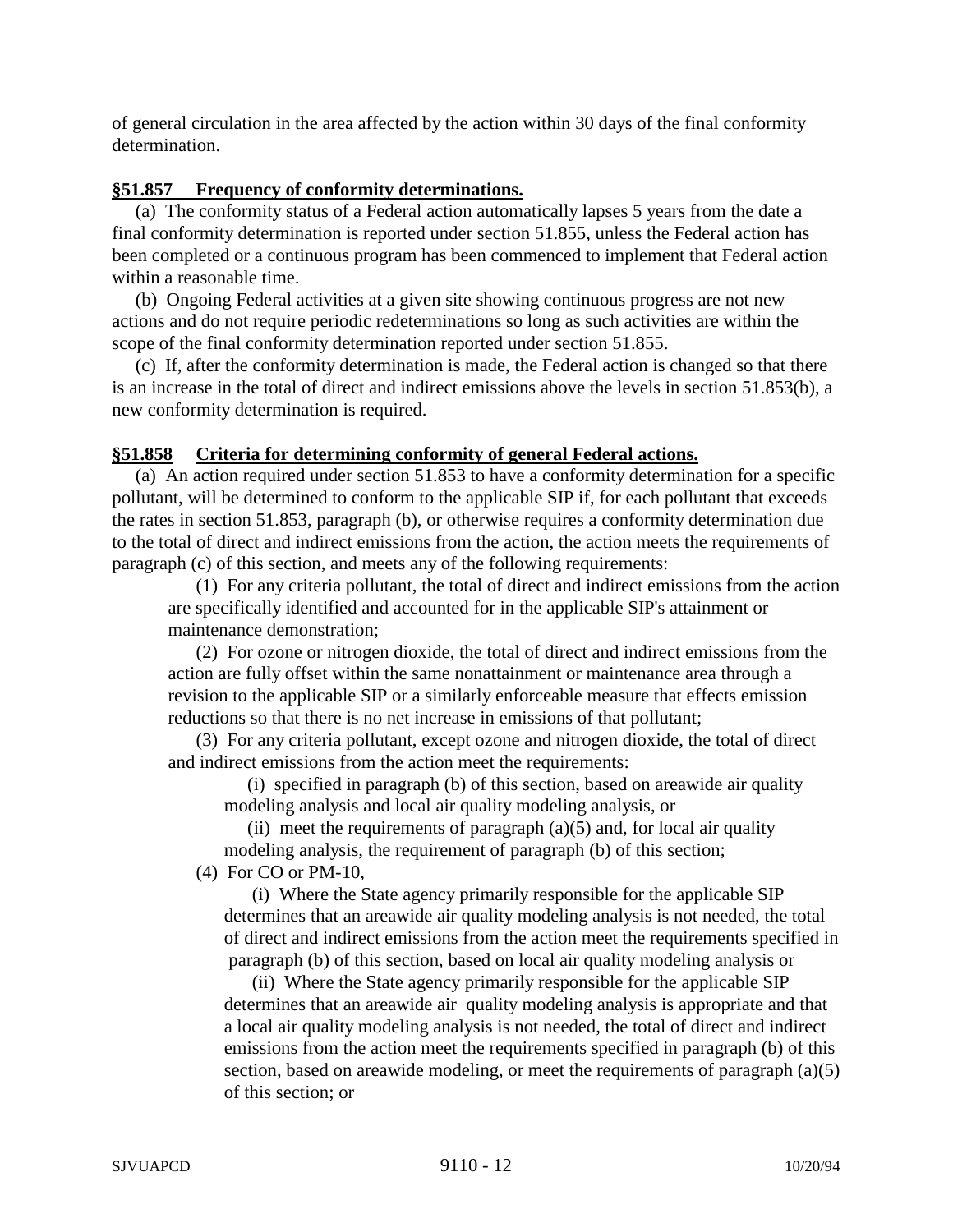(5) For ozone or nitrogen dioxide, and for purposes of paragraphs (a)(3)(ii) and  $(a)(4)(ii)$  of this section, each portion of the action or the action as a whole meets any of the following requirements:

(i) Where EPA has approved a revision to an area's attainment or maintenance demonstration after 1990 and the State makes a determination as provided in paragraph (A) or where the State makes a commitment as provided in paragraph (B):

(A) The total of direct and indirect emissions from the action (or portion thereof) is determined and documented by the State agency primarily responsible for the applicable SIP to result in a level of emissions which, together with all other emissions in the nonattainment (or maintenance) area, would not exceed the emissions budgets specified in the applicable SIP.

(B) The total of direct and indirect emissions from the action (or portion thereof) is determined by the State agency responsible for the applicable SIP to result in a level of emissions which, together with all other emissions in the nonattainment (or maintenance) area, would exceed an emissions budget specified in the applicable SIP and the State Governor or the Governor's designee for SIP actions makes a written commitment to EPA which includes the following:

(1) A specific schedule for adoption and submittal of a revision to the SIP which would achieve the needed emission reductions prior to the time emissions from the Federal action would occur;

(2) Identification of specific measures for incorporation into the SIP which would result in a level of emissions which, together with all other emissions in the nonattainment or maintenance area, would not exceed any emissions budget specified in the applicable SIP;

(3) A demonstration that all existing applicable SIP requirements are being implemented in the area for the pollutants affected by the Federal action, and that local authority to implement additional requirements has been fully pursued;

(4) A determination that the responsible Federal agencies have required all reasonable mitigation measures associated with their action; and

 (5) Written documentation including all air quality analyses supporting the conformity determination.

(C) Where a Federal agency made a conformity determination based on a State commitment under subparagraph  $(a)(5)(i)(B)$  of this paragraph, such a State commitment is automatically deemed a call for a SIP revision by EPA under section  $110(k)(5)$  of the Act, effective on the date of the Federal conformity determination and requiring response within 18 months or any shorter time within which the State commits to revise the applicable SIP;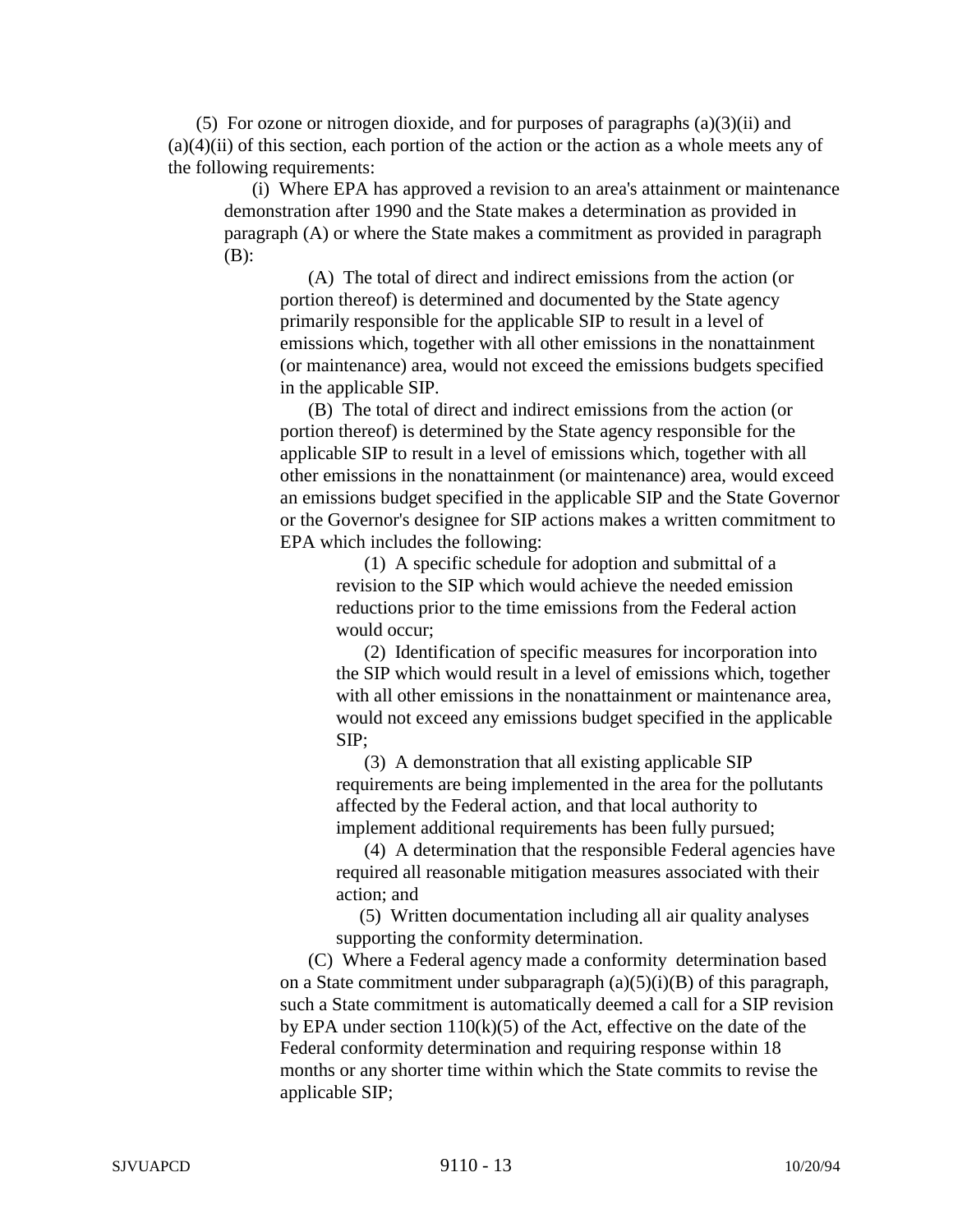(ii) The action (or portion thereof), as determined by the MPO, is specifically included in a current transportation plan and transportation improvement program which have been found to conform to the applicable SIP under 40 CFR part 51, subpart T, or 40 CFR part 93, subpart A;

(iii) The action (or portion thereof) fully offsets its emissions within the same nonattainment or maintenance area through a revision to the applicable SIP or an equally enforceable measure that effects emission reductions equal to or greater than the total of direct and indirect emissions from the action so that there is no net increase in emissions of that pollutant;

(iv) Where EPA has not approved a revision to the relevant SIP attainment or maintenance demonstration since 1990, the total of direct and indirect emissions from the action for the future years [described in paragraph (d) of section 51.859] do not increase emissions with respect to the baseline emissions;

(A) The baseline emissions reflect the historical activity levels that occurred in the geographic area affected by the proposed Federal action during:

(1) Calendar year 1990,

(2) The calendar year that is the basis for the classification (or, where the classification is based on multiple years, the most representative year), if a classification is promulgated in 40 CFR part 81, or

(3) The year of the baseline inventory in the PM-10 applicable SIP;

(B) The baseline emissions are the total of direct and indirect emissions calculated for the future years [described in paragraph (d) of section 51.859] using the historic activity levels [described in subparagraph  $(a)(5)(iv)(A)$  of this paragraph] and appropriate emission factors for the future years; or

(v) Where the action involves regional water and/or wastewater projects, such projects are sized to meet only the needs of population projections that are in the applicable SIP.

(b) The areawide and/or local air quality modeling analyses must:

- (1) Meet the requirements in section 51.859 and
- (2) Show that the action does not:

(i) Cause or contribute to any new violation of any standard in any area; or

(ii) Increase the frequency or severity of any existing violation of any standard in any area.

 (c) Notwithstanding any other requirements of this section, an action subject to this subpart may not be determined to conform to the applicable SIP unless the total of direct and indirect emissions from the action is in compliance or consistent with all relevant requirements and milestones contained in the applicable SIP, such as elements identified as part of the reasonable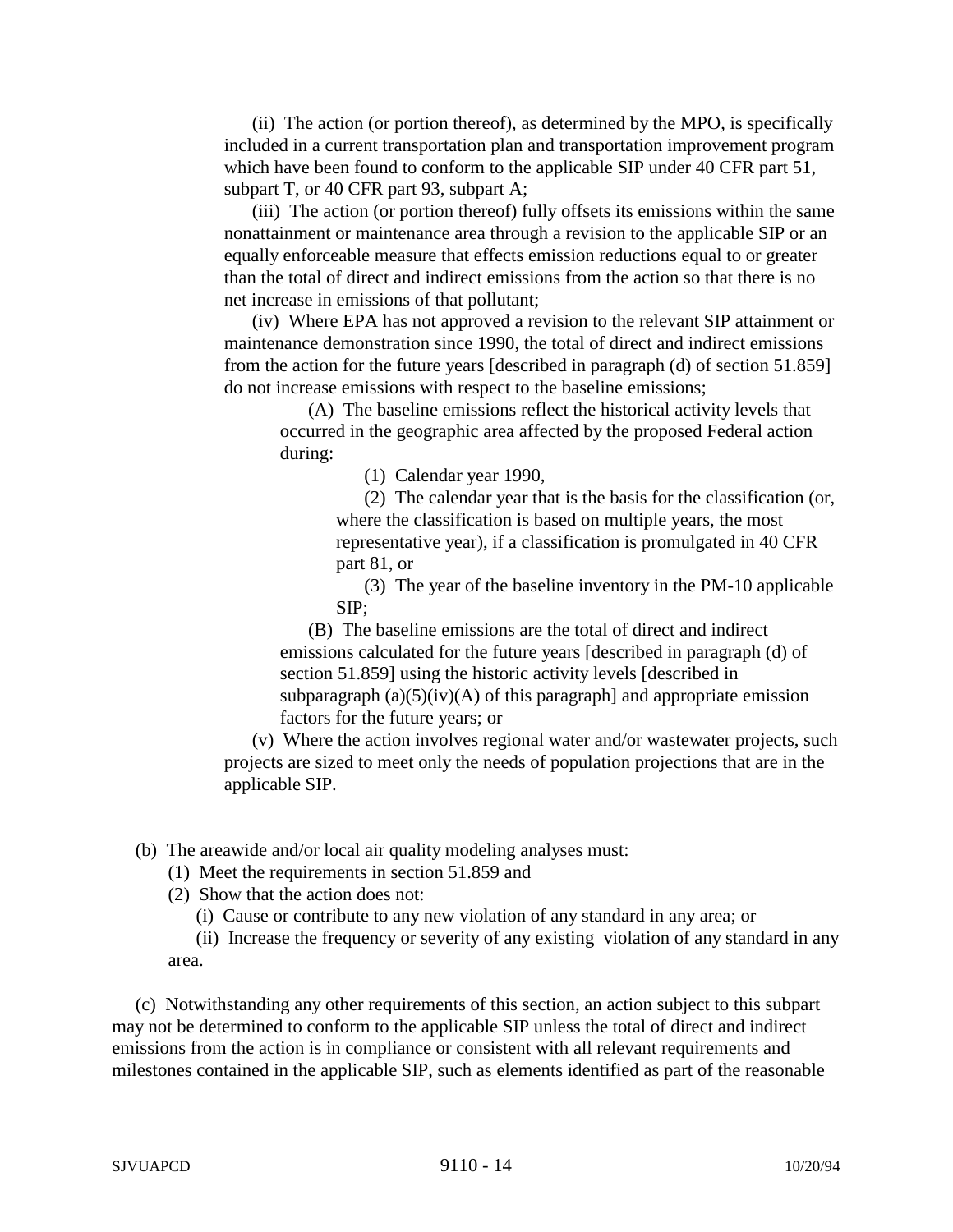further progress schedules, assumptions specified in the attainment or maintenance demonstration, prohibitions, numerical emission limits, and work practice requirements.

 (d) Any analyses required under this section must be completed, and any mitigation requirements necessary for a finding of conformity must be identified before the determination of conformity is made.

## **§51.859 Procedures for conformity determinations of general Federal actions.**

 (a) The analyses required under this subpart must be based on the latest planning assumptions.

(1) All planning assumptions must be derived from the estimates of population, employment, travel, and congestion most recently approved by the MPO, or other agency authorized to make such estimates, where available.

(2) Any revisions to these estimates used as part of the conformity determination, including projected shifts in geographic location or level of population, employment, travel, and congestion, must be approved by the MPO or other agency authorized to make such estimates for the urban area.

 (b) The analyses required under this subpart must be based on the latest and most accurate emission estimation techniques available as described below, unless such techniques are inappropriate. If such techniques are inappropriate and written approval of the EPA Regional Administrator is obtained for any modification or substitution, they may be modified or another technique substituted on a case-by-case basis or, where appropriate, on a generic basis for a specific Federal agency program.

(1) For motor vehicle emissions, the most current version of the motor vehicle emissions model specified by EPA and available for use in the preparation or revision of SIPs in that State must be used for the conformity analysis as specified below:

 (i) The EPA must publish in the Federal Register a notice of availability of any new motor vehicle emissions model; and

 (ii) A grace period of three months shall apply during which the motor vehicle emissions model previously specified by EPA as the most current version may be used. Conformity analyses for which the analysis was begun during the grace period or no more than 3 years before the Federal Register notice of availability of the latest emission model may continue to use the previous version of the model specified by EPA.

(2) For non-motor vehicle sources, including stationary and area source emissions, the latest emission factors specified by EPA in the "Compilation of Air Pollutant Emission Factors (AP-42)" must be used for the conformity analysis unless more accurate emission data are available, such as actual stack test data from stationary sources which are part of the conformity analysis.

 (c) The air quality modeling analyses required under this Subpart must be based on the applicable air quality models, data bases, and other requirements specified in the most recent version of the "Guideline on Air Quality Models (Revised)" (1986), including supplements (EPA publication no. 450/2-78-027R), unless: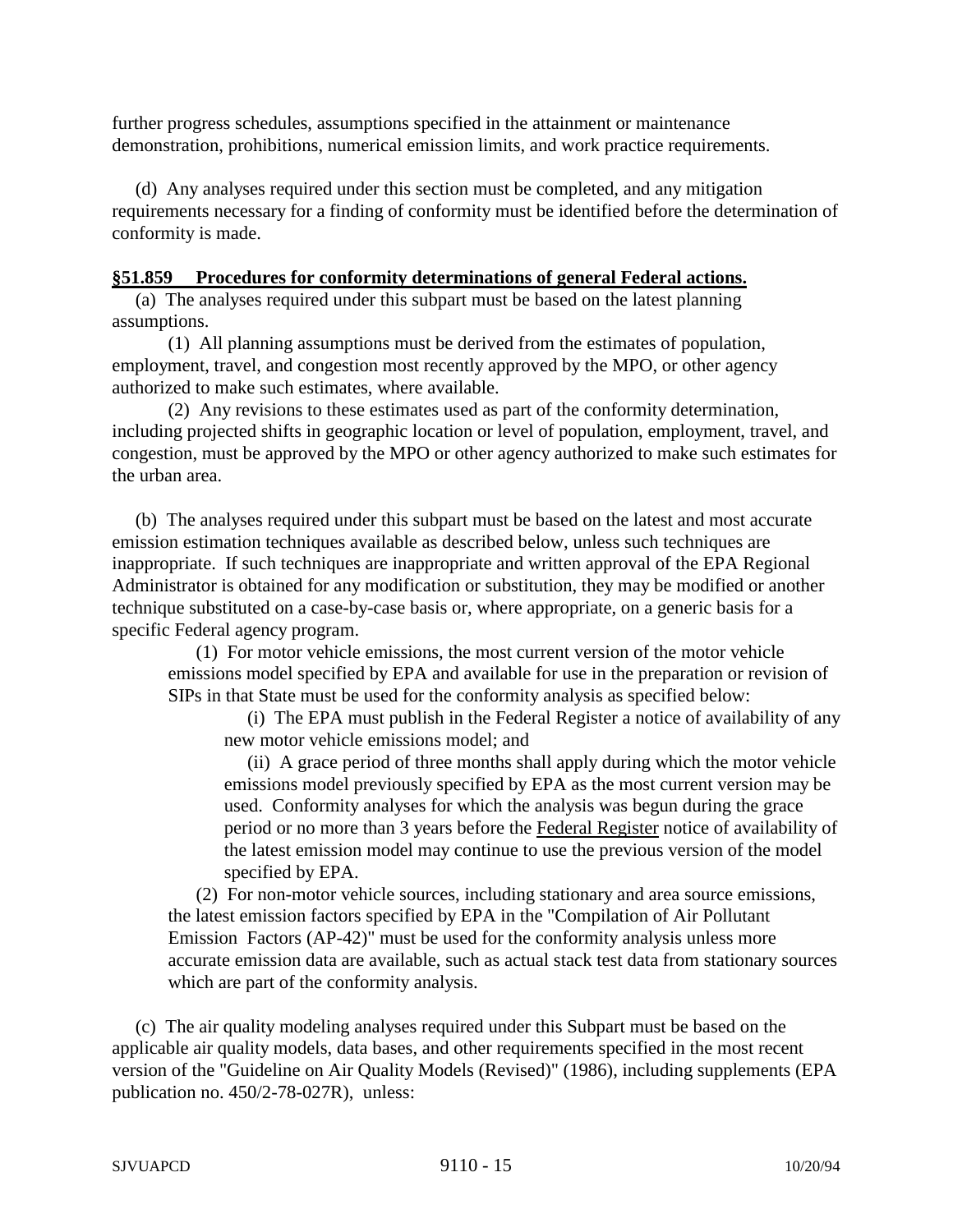(1) The guideline techniques are inappropriate, in which case the model may be modified or another model substituted on a case-by-case basis or, where appropriate, on a generic basis for a specific Federal agency program; and

(2) Written approval of the EPA Regional Administrator is obtained for any modification or substitution.

 (d) The analyses required under this subpart, except section 51.858, paragraph (a)(1), must be based on the total of direct and indirect emissions from the action and must reflect emission scenarios that are expected to occur under each of the following cases:

(1) The Act mandated attainment year or, if applicable, the farthest year for which emissions are projected in the maintenance plan;

(2) The year during which the total of direct and indirect emissions from the action is expected to be the greatest on an annual basis; and

(3) any year for which the applicable SIP specifies an emissions budget.

## **§51.860 Mitigation of air quality impacts.**

 (a) Any measures that are intended to mitigate air quality impacts must be identified and the process for implementation and enforcement of such measures must be described, including an implementation schedule containing explicit timelines for implementation.

 (b) Prior to determining that a Federal action is in conformity, the Federal agency making the conformity determination must obtain written commitments from the appropriate persons or agencies to implement any mitigation measures which are identified as conditions for making conformity determinations.

 c) Persons or agencies voluntarily committing to mitigation measures to facilitate positive conformity determinations must comply with the obligations of such commitments.

 (d) In instances where the Federal agency is licensing, permitting or otherwise approving the action of another governmental or private entity, approval by the Federal agency must be conditioned on the other entity meeting the mitigation measures set forth in the conformity determination.

 (e) When necessary because of changed circumstances, mitigation measures may be modified so long as the new mitigation measures continue to support the conformity determination. Any proposed change in the mitigation measures is subject to the reporting requirements of section 51.856 and the public participation requirements of section 51.857.

 (f) The implementation plan revision required in section 51.851 of this subpart shall provide that written commitments to mitigation measures must be obtained prior to a positive conformity determination and that such commitments must be fulfilled.

 (g) After a State revises its SIP to adopt its general conformity rules and EPA approves that SIP revision, any agreements, including mitigation measures, necessary for a conformity determination will be both State and federally enforceable. Enforceability through the applicable SIP will apply to all persons who agree to mitigate direct and indirect emissions associated with a Federal action for a conformity determination.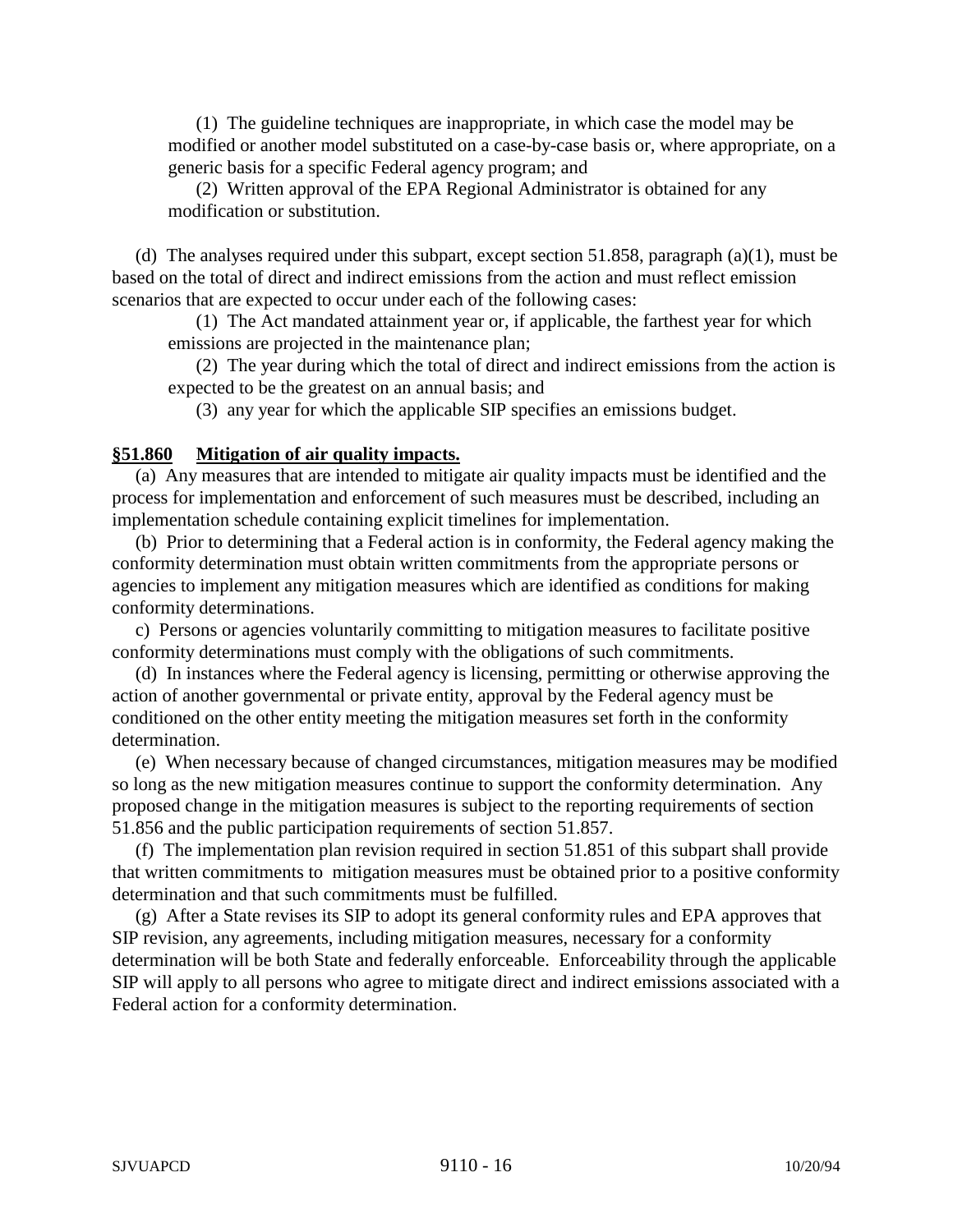PART 93 -- DETERMINING CONFORMITY OF FEDERAL ACTIONS TO STATE OR FEDERAL IMPLEMENTATION PLANS **SUBPART B -- DETERMINING CONFORMITY OF GENERAL FEDERAL ACTIONS TO STATE OR FEDERAL IMPLEMENTATION PLANS** Sec.

**93.150 Prohibition.**

**93.151 State implementation plan (SIP) revision.**

- **93.152 Definitions.**
- **93.153 Applicability.**

**93.154 Conformity analysis.**

**93.155 Reporting requirements.**

**93.156 Public participation.**

**93.157 Frequency of conformity determinations.**

**93.158 Criteria for determining conformity of general Federal actions.**

**93.159 Procedures for conformity determinations of general Federal actions.**

**93.160 Mitigation of air quality impacts.**

# **SUBPART B -- DETERMINING CONFORMITY OF GENERAL FEDERAL ACTIONS TO STATE OR FEDERAL IMPLEMENTATION PLANS**

#### **§93.150 Prohibition.**

 (a) No department, agency or instrumentality of the Federal Government shall engage in, support in any way or provide financial assistance for, license or permit, or approve any activity which does not conform to an applicable implementation plan.

 (b) A Federal agency must make a determination that a Federal action conforms to the applicable implementation plan in accordance with the requirements of this rule before the action is taken.

(c) The preceding sentence does not include Federal actions where:

 (1) A National Environmental Policy Act (NEPA) analysis was completed as evidenced by a final environmental assessment (EA), environmental impact statement (EIS), or finding of no significant impact (FONSI) that was prepared prior to the effective date of this rule, or

(2) (i) Prior to the effective date of this rule, an environmental analysis was commenced or a contract was awarded to develop the specific environmental analysis,

(ii) Sufficient environmental analysis is completed by March 15, 1994 so that the Federal agency may determine that the Federal action is in conformity with the sp ecific requirements and the purposes of the applicable SIP pursuant to the agency's affirmative obligation under section  $176(c)$  of the Clean Air Act (Act), and (iii) A written determination of conformity under section  $176(c)$  of the Act has been made by the Federal agency responsible for the Federal action by March 15, 1994, or

 (d) Notwithstanding any provision of this subpart, a determination that an action is in conformance with the applicable implementation plan does not exempt the action from any other requirements of the applicable implementation plan, the National Environmental Policy Act (NEPA), or the Clean Air Act (Act).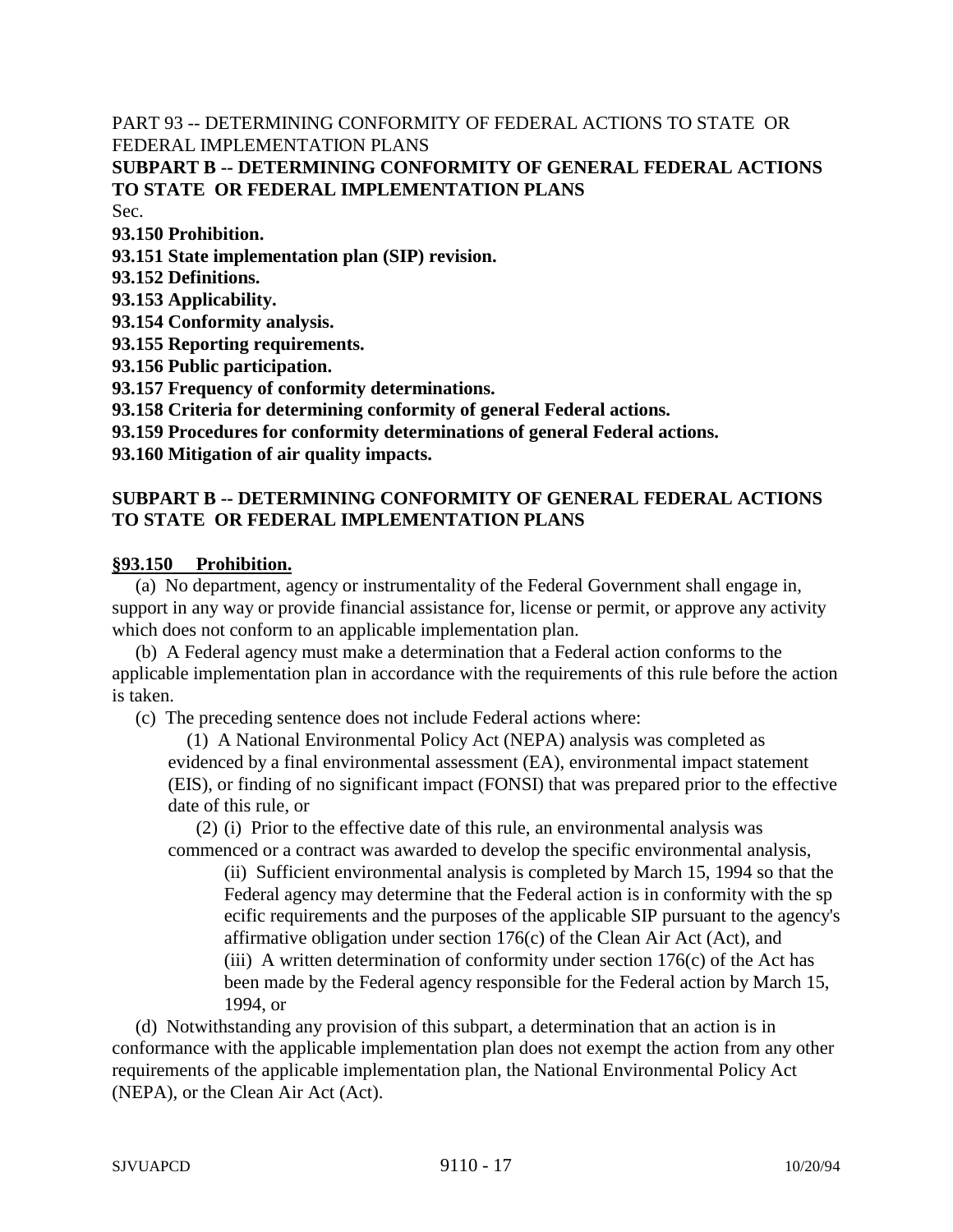# **§93.151 State implementation plan (SIP) revision.**

The Federal conformity rules under this Subpart, in addition to any existing applicable State requirements, establish the conformity criteria and procedures necessary to meet the Act requirements until such time as the required conformity SIP revision is approved by EPA. A State's conformity provisions must contain criteria and procedures that are no less stringent than the requirements described in this subpart. A State may establish more stringent conformity criteria and procedures only if they apply equally to nonfederal as well as Federal entities. Following EPA approval of the State conformity provisions (or a portion thereof) in a revision to the applicable SIP, the approved (or approved portion of the) State criteria and procedures would govern conformity determinations and the Federal conformity regulations contained in 40 CFR part 93 would apply only for the portion, if any, of the State's conformity provisions that is not approved by EPA. In addition, any previously applicable SIP requirements relating to conformity remain enforceable until the State revises its SIP to specifically remove them from the SIP and that revision is approved by EPA.

# **§93.152 Definitions.**

Terms used but not defined in this part shall have the meaning given them by the Act and EPA's regulations, in that order of priority.

 Affected Federal land manager means the Federal agency or the Federal official charged with direct responsibility for management of an area designated as Class I under 42 U.S.C. 7472 of the Act that is located within 100 km of the proposed Federal action.

Applicable implementation plan or applicable SIP means the portion (or portions) of the SIP or most recent revision thereof, which has been approved under section 110 of the Act, or promulgated under section 110(c) of the Act (Federal implementation plan), or promulgated or approved pursuant to regulations promulgated under section 301(d) of the Act and which implements the relevant requirements of the Act.

Areawide air quality modeling analysis means an assessment on a scale that includes the entire nonattainment or maintenance area which uses an air quality dispersion model to determine the effects of emissions on air quality.

Cause or contribute to a new violation means a Federal action that:

(1) Causes a new violation of a national ambient air quality standard (NAAQS) at a location in a nonattainment or maintenance area which would otherwise not be in violation of the standard during the future period in question if the Federal action were not taken, or

(2) Contributes, in conjunction with other reasonably foreseeable actions, to a new violation of a NAAQS at a location in a nonattainment or maintenance area in a manner that would increase the frequency or severity of the new violation.

 Caused by, as used in the terms "direct emissions" and "indirect emissions," means emissions that would not otherwise occur in the absence of the Federal action.

Criteria pollutant or standard means any pollutant for which there is established a NAAQS at 40 CFR part 50.

Direct emissions means those emissions of a criteria pollutant or its precursors that are caused or initiated by the Federal action and occur at the same time and place as the action.

Emergency means a situation where extremely quick action on the part of the Federal agencies involved is needed and where the timing of such Federal activities makes it impractical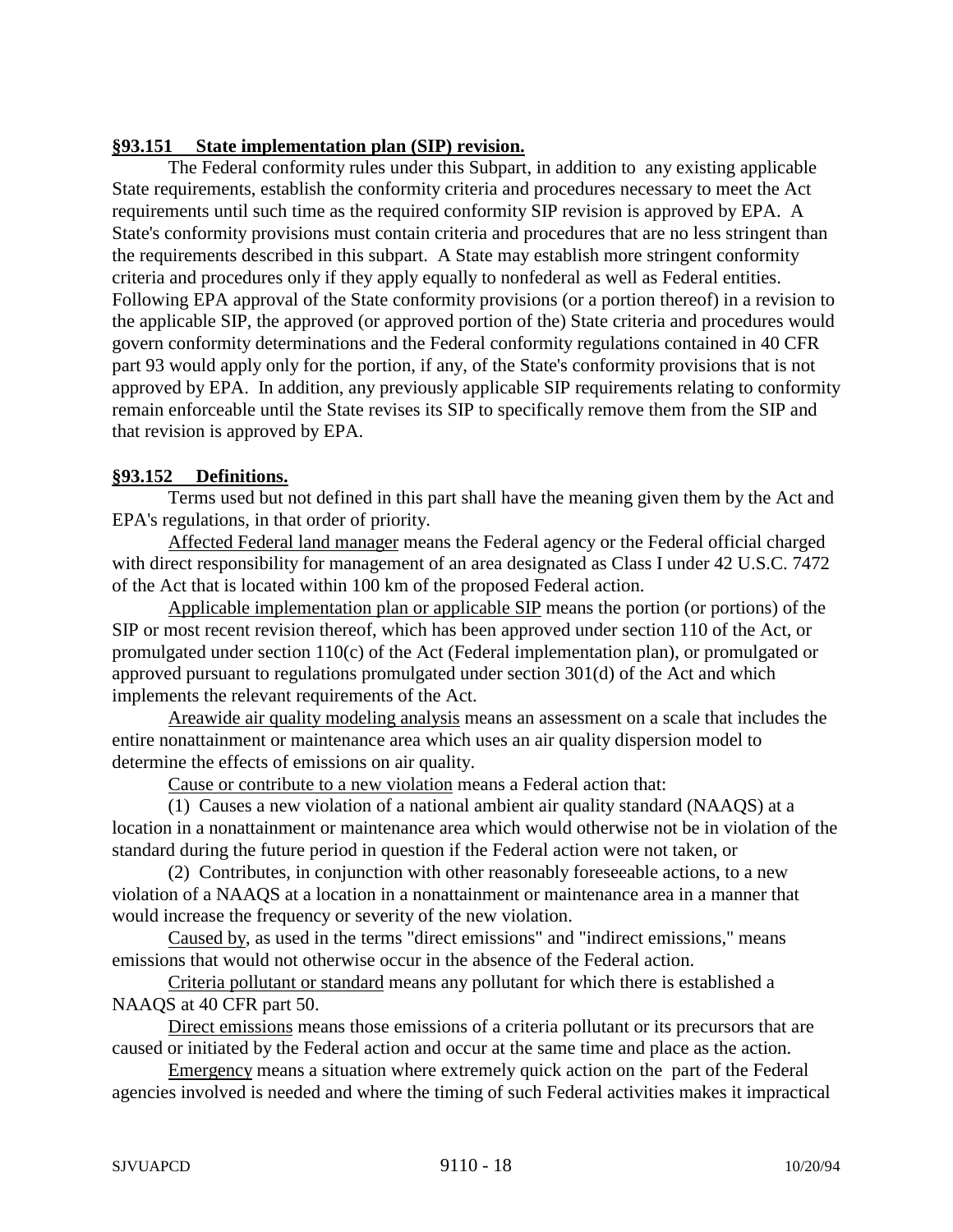to meet the requirements of this rule, such as natural disasters like hurricanes or earthquakes, civil disturbances such as terrorist acts. and military mobilizations.

Emissions budgets are those portions of the applicable SIP's projected emission inventories that describe the levels of emissions (mobile, stationary, area, etc.) that provide for meeting reasonable further progress milestones, attainment, and/or maintenance for any criteria pollutant or its precursors.

Emission offsets, for purposes of section 93.158, are emissions reductions which are quantifiable, consistent with the applicable SIP attainment and reasonable further progress demonstrations, surplus to reductions required by, and credited to, other applicable SIP provisions, enforceable at both the State and Federal levels, and permanent within the timeframe specified by the program.

Emissions that a Federal agency has a continuing program responsiblity for means emissions that are specifically caused by an agency carrying out its authorities, and does not include emissions that occur due to subsequent activities, unless such activities are required by the Federal agency. When an agency, in performing its normal program responsibilities, takes actions itself or imposes conditions that result in air pollutant emissions by a non-Federal entity taking subsequent actions, such emissions are covered by the meaning of a continuing program responsibility.

EPA means the Environmental Protection Agency.

Federal action means any activity engaged in by a department, agency, or instrumentality of the Federal government, or any activity that a department, agency or instrumentality of the Federal government supports in any way, provides financial assistance for, licenses, permits, or approves, other than activities related to transportation plans, programs, and projects developed, funded, or approved under title 23 U.S.C. or the Federal Transit Act (49 U.S.C. 1601 et seq.). Where the Federal action is a permit, license, or other approval for some aspect of a non-Federal undertaking, the relevant activity is the part, portion, or phase of the non-Federal undertaking that requires the Federal permit, license, or approval.

Federal agency means, for purposes of this rule, a Federal department, agency, or instrumentality of the Federal government.

Increase the frequency or severity of any existing violation of any standard in any area means to cause a nonattainment area to exceed a standard more often or to cause a violation at a greater concentration than previously existed and/or would otherwise exist during the future period in question, if the project were not implemented.

Indirect emissions means those emissions of a criteria pollutant or its precursors that: (1) Are caused by the Federal action, but may occur later in time and/or may be further removed in distance from the action itself but are still reasonably foreseeable, and

 (2) The Federal agency can practicably control and will maintain control over due to a continuing program responsibility of the Federal agency.

Local air quality modeling analysis means an assessment of localized impacts on a scale smaller than the entire nonattainment or maintenance area, including, for example, congested roadway intersections and highways or transit terminals, which uses an air quality dispersion model to determine the effects of emissions on air quality.

Maintenance area means an area with a maintenance plan approved under section 175A of the Act.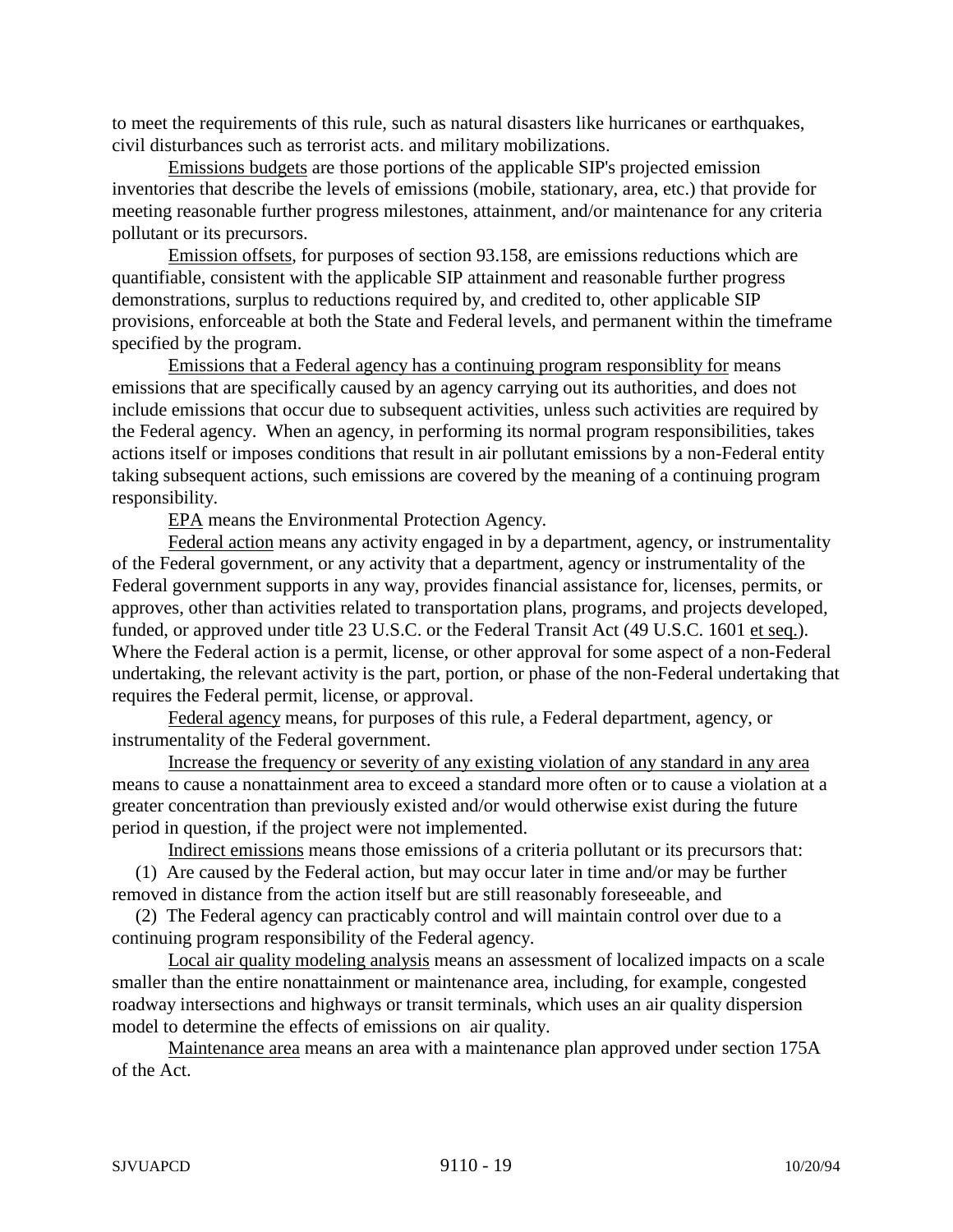Maintenance plan means a revision to the applicable SIP, meeting the requirements of section 175A of the Act.

Metropolitan Planning Organization (MPO) is that organization designated as being responsible, together with the State, for conducting the continuing, cooperative, and comprehensive planning process under 23 U.S.C. 134 and 49 U.S.C. 1607.

Milestone has the meaning given in section**s** 182(g)(1) and 189(c)(1) of the Act.

National ambient air quality standards (NAAQS) are those standards established pursuant to section 109 of the Act and include standards for carbon monoxide (CO), lead (Pb), nitrogen dioxide (NO<sub>2</sub>), ozone, particulate matter (PM-10), and sulfur dioxide (SO<sub>2</sub>).

NEPA is the National Environmental Policy Act of 1969, as amended (42 U.S.C. 4321 et seq.).

Nonattainment area means an area designated as nonattainment under section 107 of the Act and described in 40 CFR part 81.

Precursors of a criteria pollutant are:

(1) For ozone, nitrogen oxides (NOx), unless an area is exempted from NOx requirements under section 182(f) of the Act, and volatile organic compounds (VOC), and

(2) For PM-10, those pollutants described in the PM-10 nonattainment area applicable SIP as significant contributors to the PM-10 levels.

Reasonably foreseeable emissions are projected future indirect emissions that are identified at the time the conformity determination is made; the location of such emissions is known and the emissions are quantifiable, as described and documented by the Federal agency based on its own information and after reviewing any information presented to the Federal agency.

Regionally significant action means a Federal action for which the direct and indirect emissions of any pollutant represent 10 percent or more of a nonattainment or maintenance area's emission inventory for that pollutant.

Regional water and/or wastewater projects include construction, operation, and maintenance of water or wastewater conveyances, water or wastewater treatment facilities, and water storage reservoirs which affect a large portion of a nonattainment or maintenance area.

Total of direct and indirect emissions means the sum of direct and indirect emissions increases and decreases caused by the Federal action; i.e., the "net" emissions considering all direct and indirect emissions. The portion of emissions which are exempt or presumed to conform under section 93.153, paragraph (c), (d), (e), or (f) are not included in the "total of direct and indirect emissions." The "total of direct and indirect emissions" includes emissions of criteria pollutants and emissions of precursors of criteria pollutants.

### **§93.153 Applicability.**

(a) Conformity determinations for Federal actions related to transportation plans, programs, and projects developed, funded, or approved under title 23 U.S.C. or the Federal Transit Act (49 U.S.C. 1601 et seq.) must meet the procedures and criteria of 40 CFR part 51, subpart T, in lieu of the procedures set forth in this subpart.

(b) For Federal actions not covered by paragraph (a) of this section, a conformity determination is required for each pollutant where the total of direct and indirect emissions in a nonattainment or maintenance area caused by a Federal action would equal or exceed any of the rates in paragraphs  $(b)(1)$  or  $(2)$  of this section.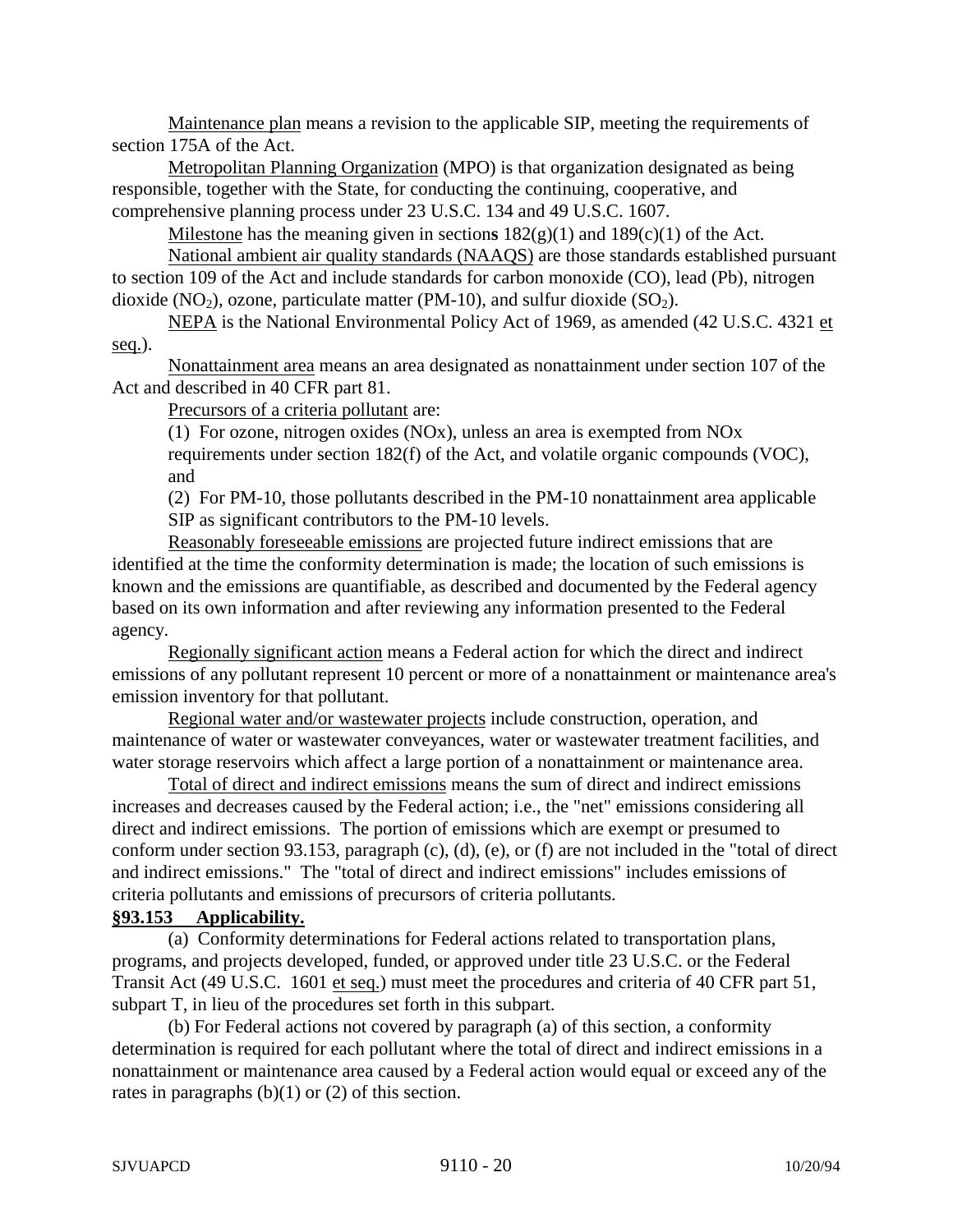(1) For purposes of paragraph (b) of this section, the following rates apply in **nonattainment areas (NAA's)**:

|                                                              | Tons/Year |
|--------------------------------------------------------------|-----------|
| Ozone (VOC's or NOx)                                         |           |
| Serious NAA's                                                | 50        |
| Severe NAA's                                                 | 25        |
| <b>Extreme NAA's</b>                                         | 10        |
| Other ozone NAA's outside an ozone transport region          | 100       |
| Marginal and moderate NAA's inside an ozone transport region |           |
| <b>VOC</b>                                                   | 50        |
| <b>NO<sub>x</sub></b>                                        | 100       |
| <b>Carbon monoxide</b>                                       |           |
| All NAA's                                                    | 100       |
| $SO_2$ or $NO_2$                                             |           |
| All NAA's                                                    | 100       |
| <b>PM-10</b>                                                 |           |
| Moderate NAA's                                               | 100       |
| Serious NAA's                                                | 70        |
| Pb                                                           |           |
| All NAA's                                                    | 25        |
|                                                              |           |

(2) For purposes of paragraph (b) of this section, the following rates apply in **maintenance areas**:

|                                                     | Tons/Year |
|-----------------------------------------------------|-----------|
| Ozone (NOx), $SO_2$ or $NO_2$                       |           |
| All Maintenance Areas                               | 100       |
| Ozone (VOC's)                                       |           |
| Maintenance areas inside an ozone transport region  | 50        |
| Maintenance areas outside an ozone transport region | 100       |
| Carbon monoxide                                     |           |
| All Maintenance Areas                               | 100       |
| <b>PM-10</b>                                        |           |
| All Maintenance Areas                               | 100       |
| <b>Pb</b>                                           |           |
| All Maintenance Areas                               | 25        |

(c) The requirements of this subpart shall not apply to the following Federal actions:

 (1) Actions where the total of direct and indirect emissions are below the emissions levels specified in paragraph (b) of this section.

 (2) Actions which would result in no emissions increase or an increase in emissions that is clearly de minimis:

(i) Judicial and legislative proceedings.

(ii) Continuing and recurring activities such as permit renewals where

activities conducted will be similar in scope and operation to activities currently being conducted.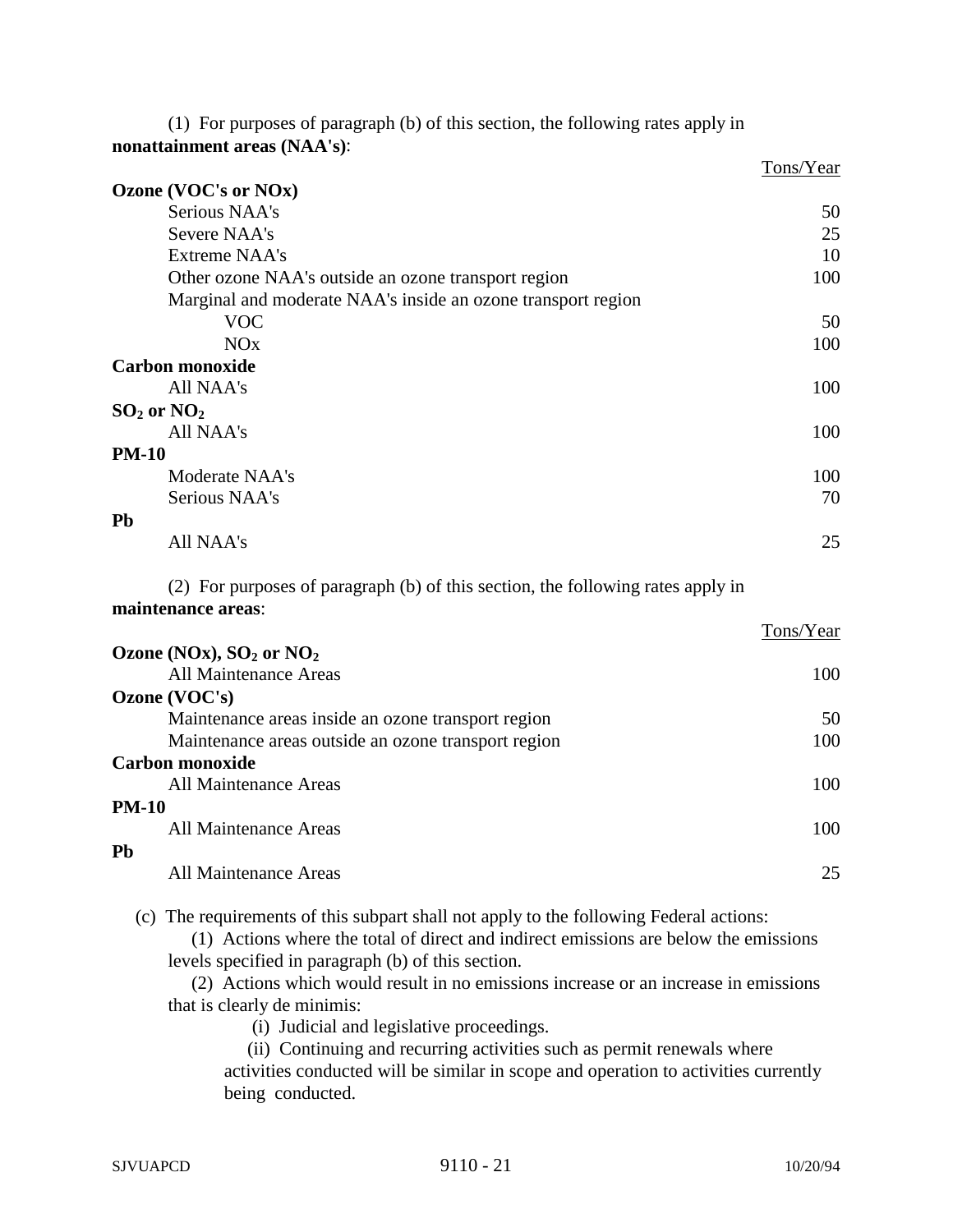(iii) Rulemaking and policy development and issuance.

 (iv) Routine maintenance and repair activities, including repair and maintenance of administrative sites, roads, trails, and facilities.

(v) Civil and criminal enforcement activities, such as investigations, audits, inspections, examinations, prosecutions, and the training of law enforcement personnel.

(vi) Administrative actions such as personnel actions, organizational changes, debt management or collection, cash management, internal agency audits, program budget proposals, and matters relating to the administration and collection of taxes, duties and fees.

(vii) The routine, recurring transportation of materiel and personnel.

(viii) Routine movement of mobile assets, such as ships and aircraft, in home port reassignments and stations (when no new support facilities or personnel are required) to perform as operational groups and/or for repair or overhaul.

(ix) Maintenance dredging and debris disposal where no new depths are required, applicable permits are secured, and disposal will be at an approved disposal site.

(x) Actions, such as the following, with respect to existing structures, properties, facilities and lands where future activities conducted will be similar in scope and operation to activities currently being conducted at the existing structures, properties, facilities, and lands; for example, relocation of personnel, disposition of federally-owned existing structures, properties, facilities, and lands, rent subsidies, operation and maintenance cost subsidies, the exercise of receivership or conservatorship authority, assistance in purchasing structures, and the production of coins and currency.

(xi) The granting of leases, licenses such as for exports and trade, permits, and easements where activities conducted will be similar in scope and operation to activities currently being conducted.

(xii) Planning, studies, and provision of technical assistance.

(xiii) Routine operation of facilities, mobile assets and equipment.

(xiv) Transfers of ownership, interests, and titles in land, facilities, and real and personal properties, regardless of the form or method of the transfer.

(xv) The designation of empowerment zones, enterprise communities, or viticultural areas.

(xvi) Actions by any of the Federal banking agencies or the Federal Reserve Banks, including actions regarding charters, applications, notices, licenses, the supervision or examination of depository institutions or depository institution holding companies, access to the discount window, or the provision of financial services to banking organizations or to any department, agency or instrumentality of the United States.

 (xvii) Actions by the Board of Governors of the Federal Reserve System or any Federal Reserve Bank necessary to effect monetary or exchange rate policy.

(xviii) Actions that implement a foreign affairs function of the United States.

 (xix) Actions (or portions thereof) associated with transfers of land, facilities, title, and real properties through an enforceable contract or lease agreement where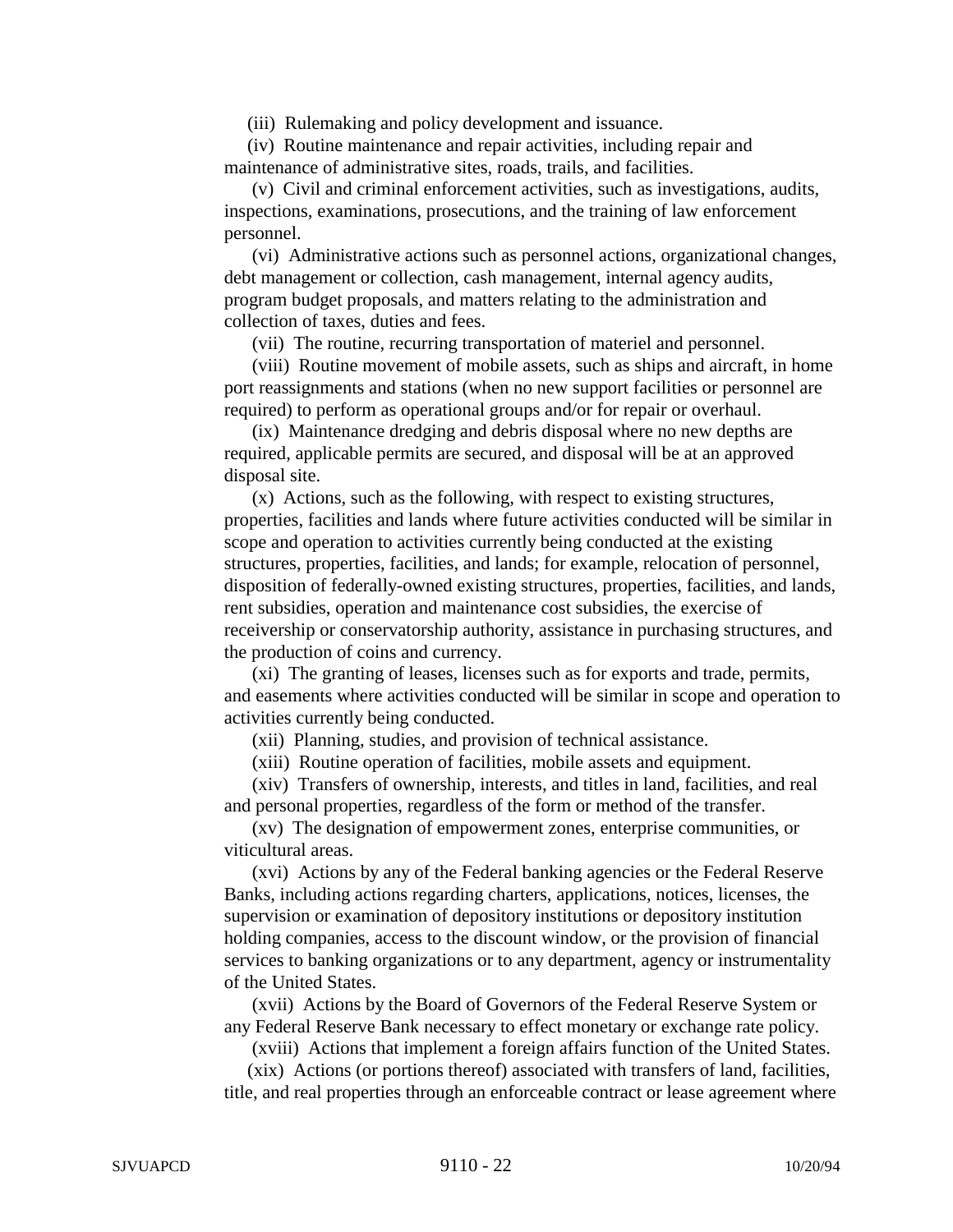the delivery of the deed is required to occur promptly after a specific, reasonable condition is met, such as promptly after the land is certified as meeting the requirements of CERCLA, and where the Federal agency does not retain continuing authority to control emissions associated with the lands, facilities, title, or real properties.

 (xx) Transfers of real property, including land, facilities, and related personal property from a Federal entity to another Federal entity and assignments of real property, including land, facilities, and related personal property from a Federal entity to another Federal entity for subsequent deeding to eligible applicants.

(xxi) Actions by the Department of the Treasury to effect fiscal policy and to exercise the borrowing authority of the United States.

 (3) Actions where the emissions are not reasonably foreseeable, such as the following:

 (i) Initial Outer Continental Shelf lease sales which are made on a broad scale and are followed by exploration and development plans on a project level.

 (ii) Electric power marketing activities that involve the acquisition, sale and transmission of electric energy.

 (4) Actions which implement a decision to conduct or carry out a conforming program such as prescribed burning actions which are consistent with a conforming land management plan.

 (d) Notwithstanding the other requirements of this subpart, a conformity determination is not required for the following Federal actions (or portion thereof):

 (1) The portion of an action that includes major new or modified stationary sources that require a permit under the new source review (NSR) program (section 173 of the Act) or the prevention of significant deterioration program (title I, part C of the Act).

 (2) Actions in response to emergencies or natural disasters such as hurricanes, earthquakes, etc., which are commenced on the order of hours or days after the emergency or disaster and, if applicable, which meet the requirements of paragraph (e) of this section;

 (3) Research, investigations, studies, demonstrations, or training (other than those exempted under section  $51.853(c)(2)$ , where no environmental detriment is incurred and/or, the particular action furthers air quality research, as determined by the State agency primarily responsible for the applicable SIP;

(4) Alteration and additions of existing structures as specifically required by new or existing applicable environmental legislation or environmental regulations (e.g., hush houses for aircraft engines and scrubbers for air emissions).

 (5) Direct emissions from remedial and removal actions carried out under the Comprehensive Environmental Response, Compensation and Liability Act and associated regulations to the extent such emissions either comply with the substantive requirements of the PSD/NSR permitting program or are exempted from other environmental regulation under the provisions of CERCLA and applicable regulations issued under CERCLA.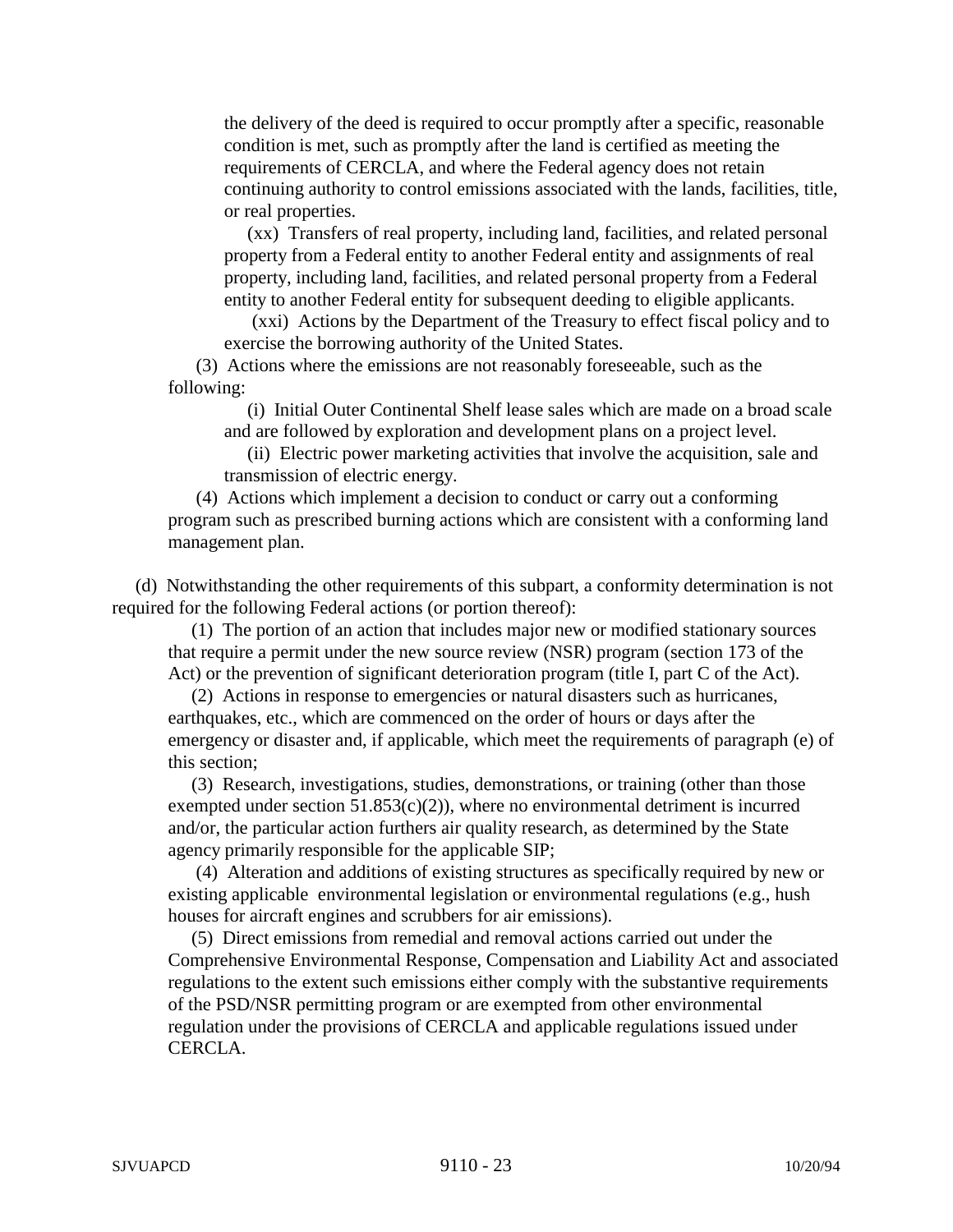(e) Federal actions which are part of a continuing response to an emergency or disaster under section 93.153(d)(2) and which are to be taken more than 6 months after the commencement of the response to the emergency or disaster under section 93.153(d)(2) are exempt from the requirements of this subpart only if:

 (1) The Federal agency taking the actions makes a written determination that, for a specified period not to exceed an additional 6 months, it is impractical to prepare the conformity analyses which would otherwise be required and the actions cannot be delayed due to overriding concerns for public health and welfare, national security interests and foreign policy commitments; or

 (2) For actions which are to be taken after those actions covered by paragraph (e)(1) of this section, the Federal agency makes a new determination as provided in paragraph  $(e)(1)$  of this section.

 (f) Notwithstanding other requirements of this subpart, actions specified by individual Federal agencies that have met the criteria set forth in either paragraph  $(g)(1)$  or  $(g)(2)$  and the procedures set forth in paragraph (h) of this section are presumed to conform, except as provided in paragraph (j) of this section.

 (g) The Federal agency must meet the criteria for establishing activities that are presumed to conform by fulfilling the requirements set forth in either paragraph  $(g)(1)$  or  $(g)(2)$  of this section:

 (1) The Federal agency must clearly demonstrate using methods consistent with this rule that the total of direct and indirect emissions from the type of activities which would be presumed to conform would not:

(i) Cause or contribute to any new violation of any standard in any area;

(ii) Interfere with provisions in the applicable SIP for maintenance of any standard;

(iii) Increase the frequency or severity of any existing violation of any standard in any area; or

(iv) Delay timely attainment of any standard or any required interim emission reductions or other milestones in any area including, where applicable, emission levels specified in the applicable SIP for purposes of:

(A) A demonstration of reasonable further progress;

(B) A demonstration of attainment; or

(C) A maintenance plan; or

(2) The Federal agency must provide documentation that the total of direct and indirect emissions from such future actions would be below the emission rates for a conformity determination that are established in paragraph (b) of this section, based, for example, on similar actions taken over recent years.

 (h) In addition to meeting the criteria for establishing exemptions set forth in paragraphs  $(g)(1)$  or  $(g)(2)$  of this section, the following procedures must also be complied with to presume that activities will conform:

 (1) The Federal agency must identify through publication in the Federal Register its list of proposed activities that are presumed to conform and the basis for the presumptions;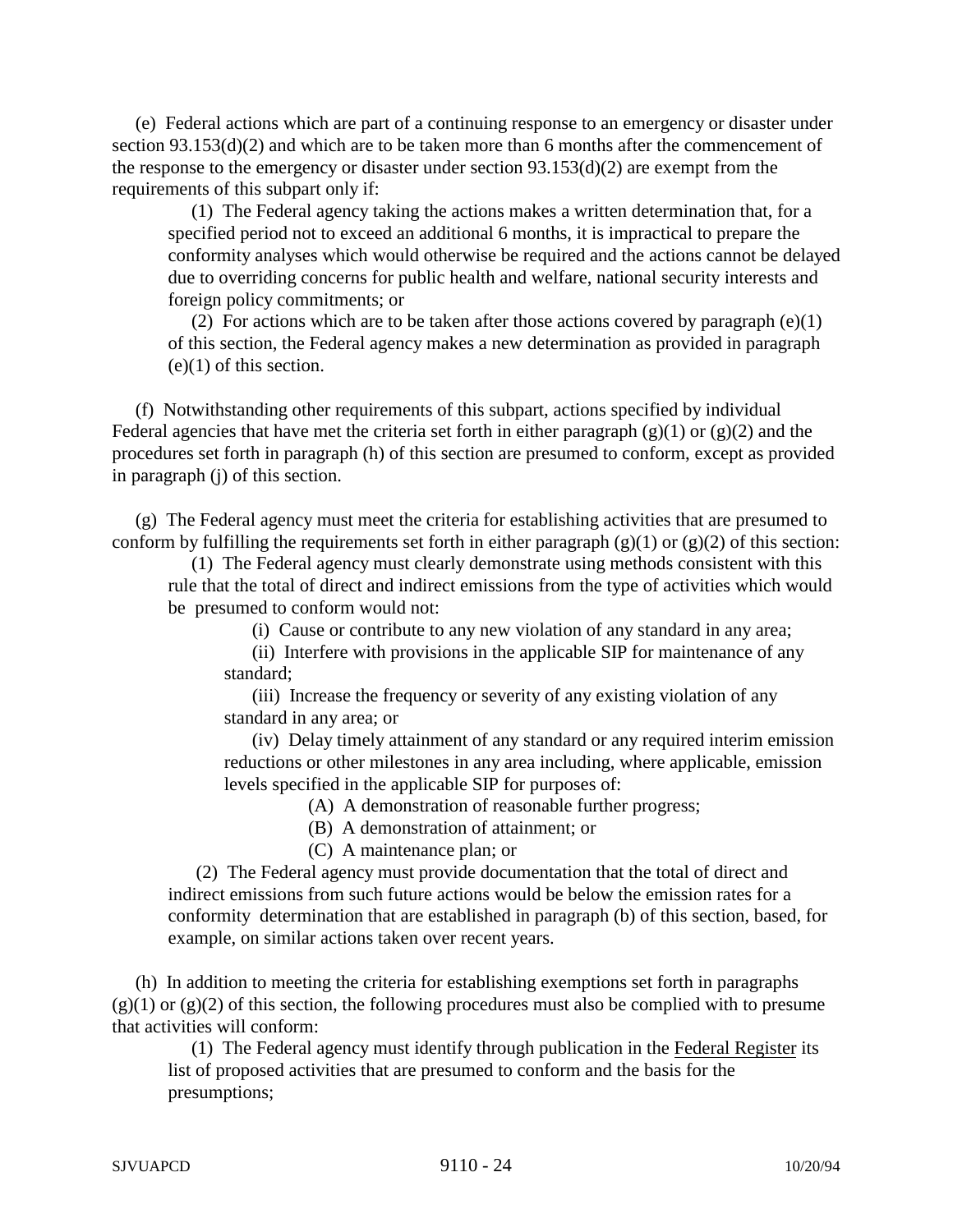(2) The Federal agency must notify the appropriate EPA Regional Office(s), State and local air quality agencies and, where applicable, the agency designated under section 174 of the Act and the MPO and provide at least 30 days for the public to comment on the list of proposed activities presumed to conform;

 (3) The Federal agency must document its response to all the comments received and make the comments, response, and final list of activities available to the public upon request; and

(4) The Federal agency must publish the final list of such activities in the Federal Register.

 (i) Notwithstanding the other requirements of this subpart, when the total of direct and indirect emissions of any pollutant from a Federal action does not equal or exceed the rates specified in paragraph (b) of this section, but represents 10 percent or more of a nonattainment or maintenance area's total emissions of that pollutant, the action is defined as a regionally significant action and the requirements of section 93.150 and sections 93.155-860 shall apply for the Federal action.

 (j) Where an action otherwise presumed to conform under paragraph (f) of this section is a regionally significant action or does not in fact meet one of the criteria in paragraph (g)(1) of this section, that action shall not be presumed to conform and the requirements of section 93.150 and sections 93.155-860 shall apply for the Federal action.

(k) The provisions of this subpart shall apply in all nonattainment and maintenance areas.

### **§93.154 Conformity analysis.**

 Any Federal department, agency, or instrumentality of the Federal government taking an action subject to this subpart must make its own conformity determination consistent with the requirements of this subpart. In making its conformity determination, a Federal agency must consider comments from any interested parties. Where multiple Federal agencies have jurisdiction for various aspects of a project, a Federal agency may choose to adopt the analysis of another Federal agency or develop its own analysis in order to make its conformity determination.

# **§93.155 Reporting requirements.**

(a) A Federal agency making a conformity determination under section 93.158 must provide to the appropriate EPA Regional Office(s), State and local air quality agencies and, where applicable, affected Federal land managers, the agency designated under section 174 of the Act and the MPO a 30 day notice which describes the proposed action and the Federal agency's draft conformity determination on the action.

(b) A Federal agency must notify the appropriate EPA Regional Office(s), State and local air quality agencies and, where applicable, affected Federal land managers, the agency designated under section 174 of the Clean Air Act and the MPO within 30 days after making a final conformity determination under section 93.158.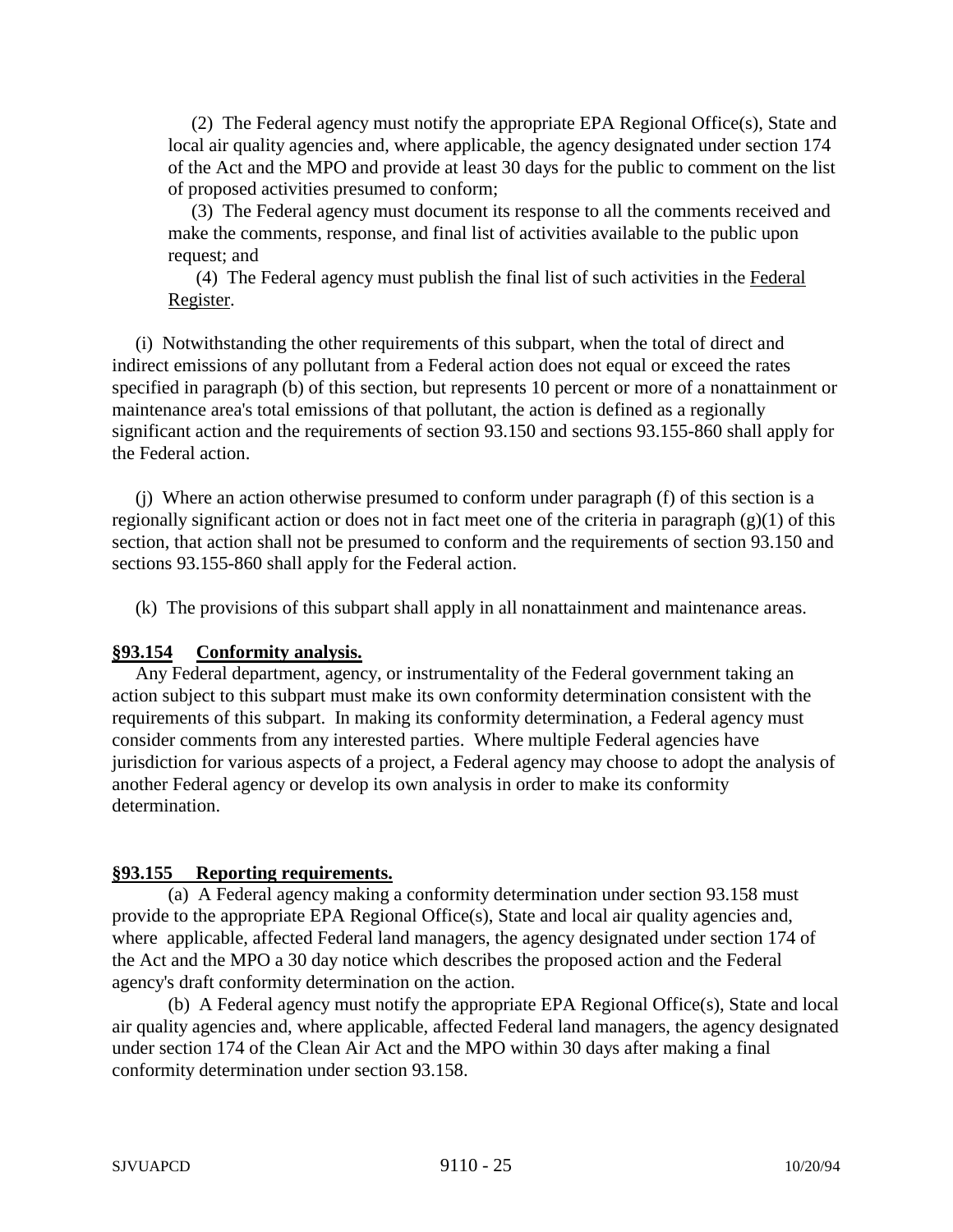#### **§93.156 Public participation.**

 (a) Upon request by any person regarding a specific Federal action, a Federal agency must make available for review its draft conformity determination under section 93.158 with supporting materials which describe the analytical methods and conclusions relied upon in making the applicability analysis and draft conformity determination.

 (b) A Federal agency must make public its draft conformity determination under section 93.158 by placing a notice by prominent advertisement in a daily newspaper of general circulation in the area affected by the action and by providing 30 days for written public comment prior to taking any formal action on the draft determination. This comment period may be concurrent with any other public involvement, such as occurs in the NEPA process.

 (c) A Federal agency must document its response to all the comments received on its draft conformity determination under section 93.158 and make the comments and responses available, upon request by any person regarding a specific Federal action, within 30 days of the final conformity determination.

 (d) A Federal agency must make public its final conformity determination under section 93.158 for a Federal action by placing a notice by prominent advertisement in a daily newspaper of general circulation in the area affected by the action within 30 days of the final conformity determination.

### **§93.157 Frequency of conformity determinations.**

 (a) The conformity status of a Federal action automatically lapses 5 years from the date a final conformity determination is reported under section 93.155, unless the Federal action has been completed or a continuous program has been commenced to implement that Federal action within a reasonable time.

 (b) Ongoing Federal activities at a given site showing continuous progress are not new actions and do not require periodic redeterminations so long as such activities are within the scope of the final conformity determination reported under section 93.155.

 (c) If, after the conformity determination is made, the Federal action is changed so that there is an increase in the total of direct and indirect emissions, above the levels in section 93.153(b), a new conformity determination is required.

### **§93.158 Criteria for determining conformity of general Federal actions.**

 (a) An action required under section 93.153 to have a conformity determination for a specific pollutant, will be determined to conform to the applicable SIP if, for each pollutant that exceeds the rates in section 93.153, paragraph (b), or otherwise requires a conformity determination due to the total of direct and indirect emissions from the action, the action meets the requirements of paragraph (c) of this section, and meets any of the following requirements:

 (1) For any criteria pollutant, the total of direct and indirect emissions from the action are specifically identified and accounted for in the applicable SIP's attainment or maintenance demonstration;

(2) For ozone or nitrogen dioxide, the total of direct and indirect emissions from the action are fully offset within the same nonattainment or maintenance area through a revision to the applicable SIP or a similarly enforceable measure that effects emission reductions so that there is no net increase in emissions of that pollutant;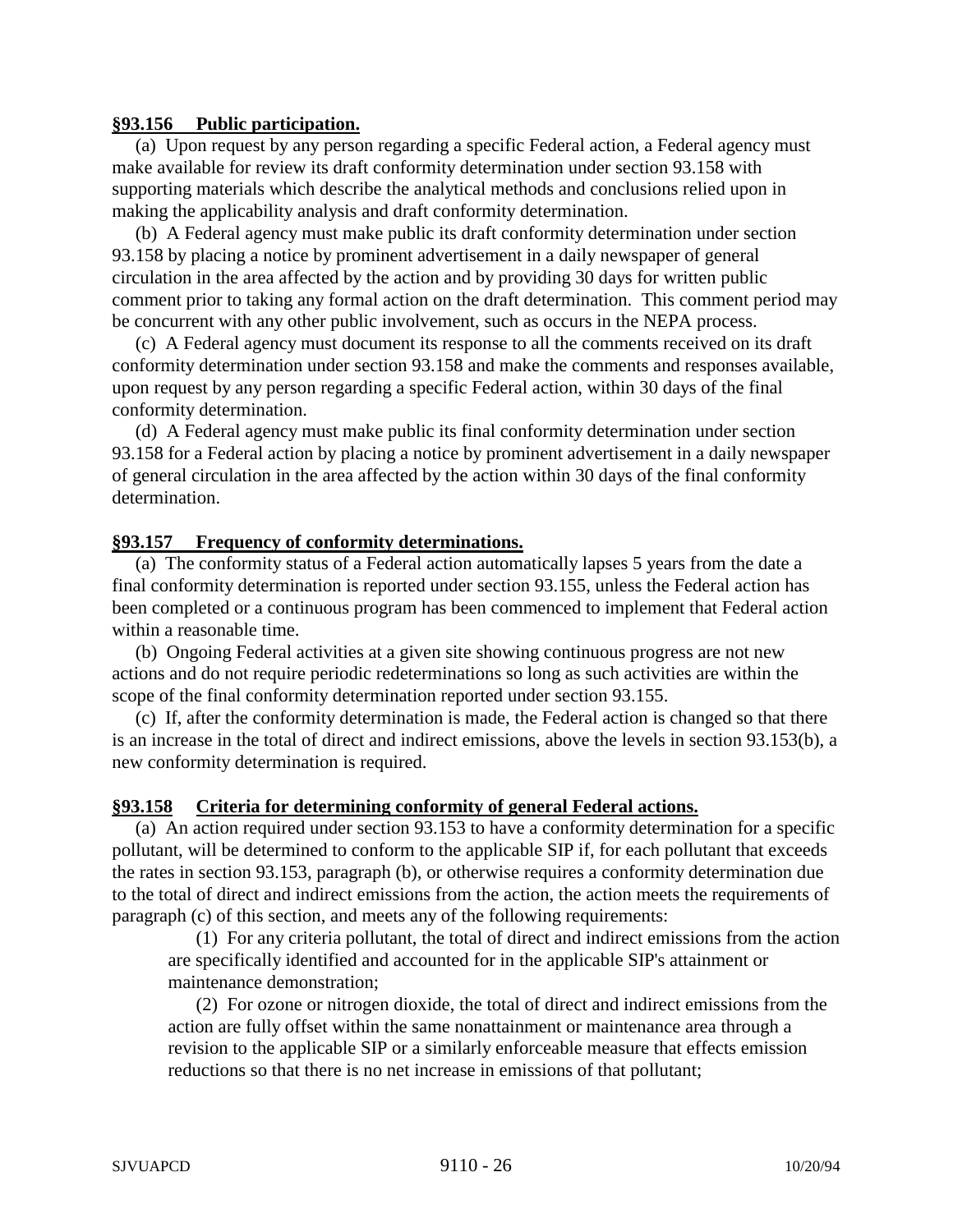(3) For any criteria pollutant, except ozone and nitrogen dioxide, the total of direct and indirect emissions from the action meet the requirements:

 (i) specified in paragraph (b) of this section, based on areawide air quality modeling analysis and local air quality modeling analysis, or

(ii) meet the requirements of paragraph  $(a)(5)$  and, for local air quality modeling analysis, the requirement of paragraph (b) of this section;

(4) For CO or PM-10,

(i) Where the State agency primarily responsible for the applicable SIP determines that an areawide air quality modeling analysis is not needed, the total of direct and indirect emissions from the action meet the requirements specified in paragraph (b) of this section, based on local air quality modeling analysis or

(ii) Where the State agency primarily responsible for the applicable SIP determines that an areawide air quality modeling analysis is appropriate and that a local air quality modeling analysis is not needed, the total of direct and indirect emissions from the action meet the requirements specified in paragraph (b) of this section, based on areawide modeling, or meet the requirements of paragraph (a)(5) of this section; or

(5) For ozone or nitrogen dioxide, and for purposes of paragraphs  $(a)(3)(11)$  and  $(a)(4)(ii)$  of this section, each portion of the action or the action as a whole meets any of the following requirements:

(i) Where EPA has approved a revision to an area's attainment or maintenance demonstration after 1990 and the State makes a determination as provided in paragraph (A) or where the State makes a commitment as provided in paragraph (B):

(A) The total of direct and indirect emissions from the action (or portion thereof) is determined and documented by the State agency primarily responsible for the applicable SIP to result in a level of emissions which, together with all other emissions in the nonattainment (or maintenance) area, would not exceed the emissions budgets specified in the applicable SIP.

(B) The total of direct and indirect emissions from the action (or portion thereof) is determined by the State agency responsible for the applicable SIP to result in a level of emissions which, together with all other emissions in the nonattainment (or maintenance) area, would exceed an emissions budget specified in the applicable SIP and the State Governor or the Governor's designee for SIP actions makes a written commitment to EPA which includes the following:

> (1) A specific schedule for adoption and submittal of a revision to the SIP which would achieve the needed emission reductions prior to the time emissions from the Federal action would occur;

(2) Identification of specific measures for incorporation into the SIP which would result in a level of emissions which, together with all other emissions in the nonattainment or maintenance area,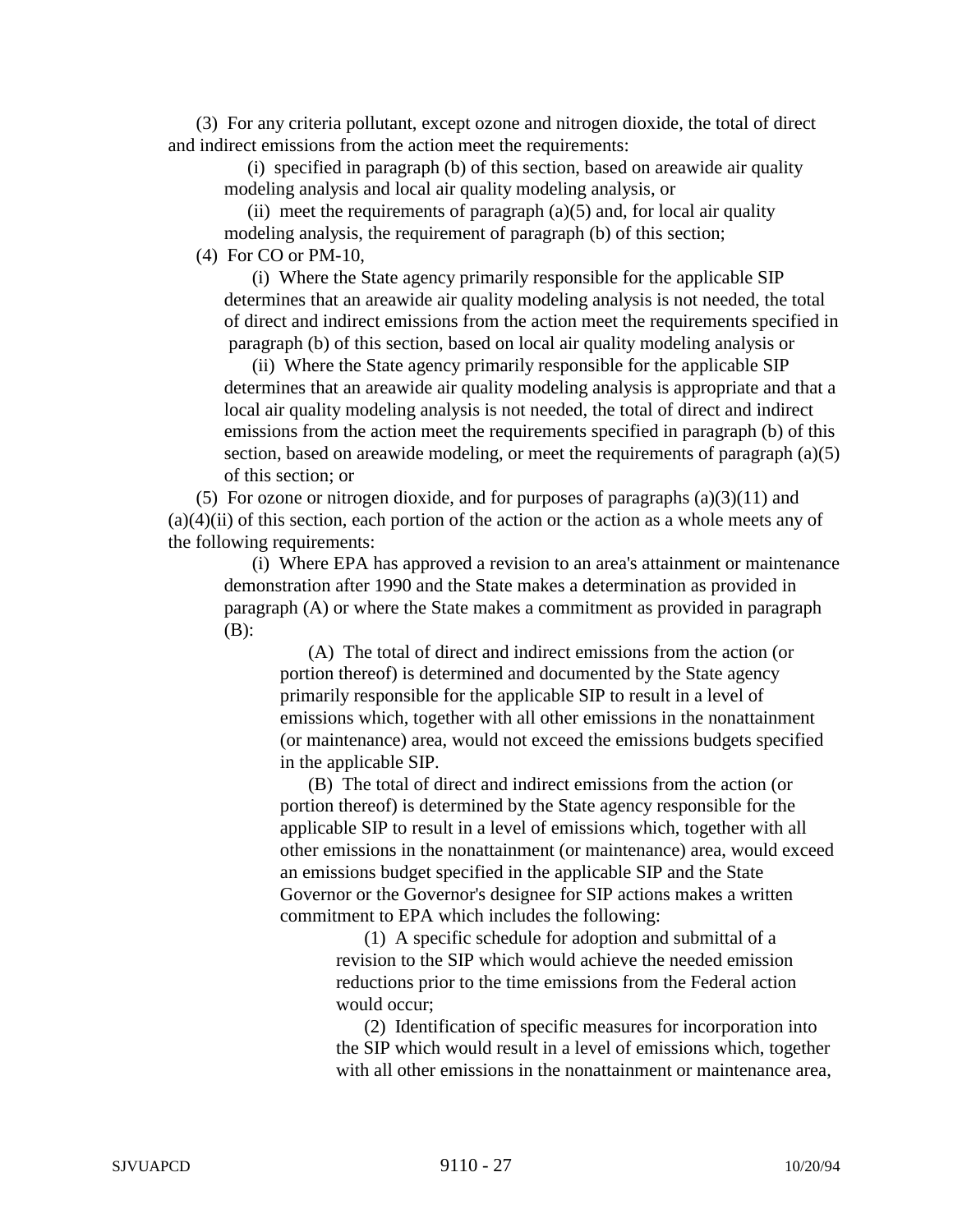would not exceed any emissions budget specified in the applicable SIP;

(3) A demonstration that all existing applicable SIP requirements are being implemented in the area for the pollutants affected by the Federal action, and that local authority to implement additional requirements has been fully pursued;

(4) A determination that the responsible Federal agencies have required all reasonable mitigation measures associated with their action; and

 (5) Written documentation including all air quality analyses supporting the conformity determination.

(C) Where a Federal agency made a conformity determination based on a State commitment under subparagraph  $(a)(5)(i)(B)$  of this paragraph, such a State commitment is automatically deemed a call for a SIP revision by EPA under section  $110(k)(5)$  of the Act, effective on the date of the Federal conformity determination and requiring response within 18 months or any shorter time within which the State commits to revise the applicable SIP;

(ii) The action (or portion thereof), as determined by the MPO, is specifically included in a current transportation plan and transportation improvement program which have been found to conform to the applicable SIP under 40 CFR part 51, subpart T, or 40 CFR part 93, subpart A;

(iii) The action (or portion thereof) fully offsets its emissions within the same nonattainment or maintenance area through a revision to the applicable SIP or an equally enforceable measure that effects emission reductions equal to or greater than the total of direct and indirect emissions from the action so that there is no net increase in emissions of that pollutant;

(iv) Where EPA has not approved a revision to the relevant SIP attainment or maintenance demonstration since 1990, the total of direct and indirect emissions from the action for the future years [described in paragraph (d) of section 93.159] do not increase emissions with respect to the baseline emissions;

(A) The baseline emissions reflect the historical activity levels that occurred in the geographic area affected by the proposed Federal action during:

(1) Calendar year 1990,

(2) The calendar year that is the basis for the classification (or, where the classification is based on multiple years, the most representative year), if a classification is promulgated in 40 CFR part 81, or

(3) The year of the baseline inventory in the PM-10 applicable SIP;

(B) The baseline emissions are the total of direct and indirect emissions calculated for the future years [described in paragraph (d) of section 93.159] using the historic activity levels [described in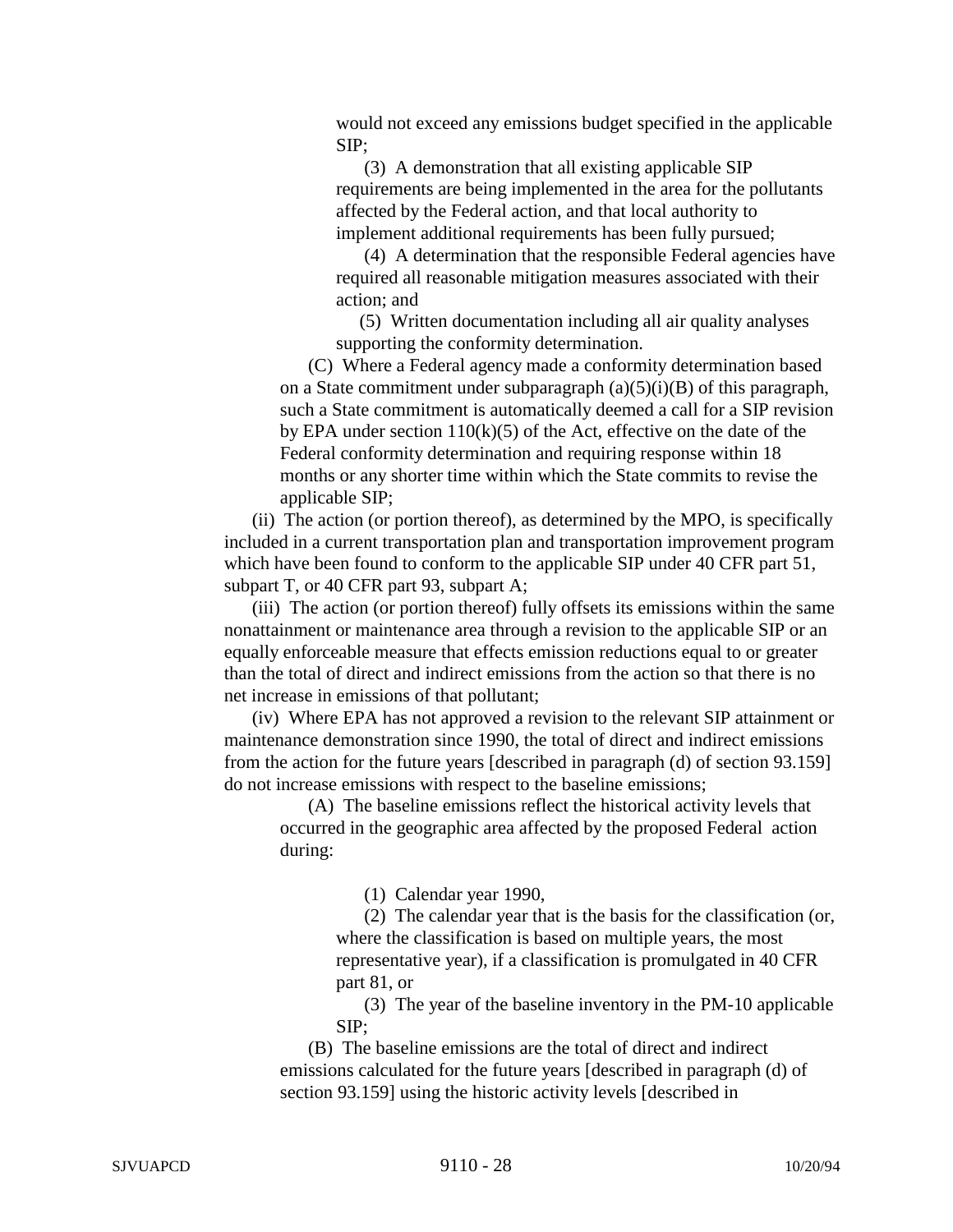subparagraph  $(a)(5)(iv)(A)$  of this paragraph] and appropriate emission factors for the future years; or

(v) Where the action involves regional water and/or wastewater projects, such projects are sized to meet only the needs of population projections that are in the applicable SIP.

(b) The areawide and/or local air quality modeling analyses must:

(1) Meet the requirements in section 93.159 and

(2) Show that the action does not:

(i) Cause or contribute to any new violation of any standard in any area; or

(ii) Increase the frequency or severity of any existing violation of any standard in any area.

 (c) Notwithstanding any other requirements of this section, an action subject to this subpart may not be determined to conform to the applicable SIP unless the total of direct and indirect emissions from the action is in compliance or consistent with all relevant requirements and milestones contained in the applicable SIP, such as elements identified as part of the reasonable further progress schedules, assumptions specified in the attainment or maintenance demonstration, prohibitions, numerical emission limits, and work practice requirements.

 (d) Any analyses required under this section must be completed, and any mitigation requirements necessary for a finding of conformity must be identified before the determination of conformity is made.

#### **§93.159 Procedures for conformity determinations of general Federal actions.**

 (a) The analyses required under this subpart must be based on the latest planning assumptions.

(1) All planning assumptions must be derived from the estimates of population, employment, travel, and congestion most recently approved by the MPO, or other agency authorized to make such estimates, where available.

(2) Any revisions to these estimates used as part of the conformity determination, including projected shifts in geographic location or level of population, employment, travel, and congestion, must be approved by the MPO or other agency authorized to make such estimates for the urban area.

 (b) The analyses required under this subpart must be based on the latest and most accurate emission estimation techniques available as described below, unless such techniques are inappropriate. If such techniques are inappropriate and written approval of the EPA Regional Administrator is obtained for any modification or substitution, they may be modified or another technique substituted on a case-by-case basis or, where appropriate, on a generic basis for a specific Federal agency program.

(1) For motor vehicle emissions, the most current version of the motor vehicle emissions model specified by EPA and available for use in the preparation or revision of SIPs in that State must be used for the conformity analysis as specified below: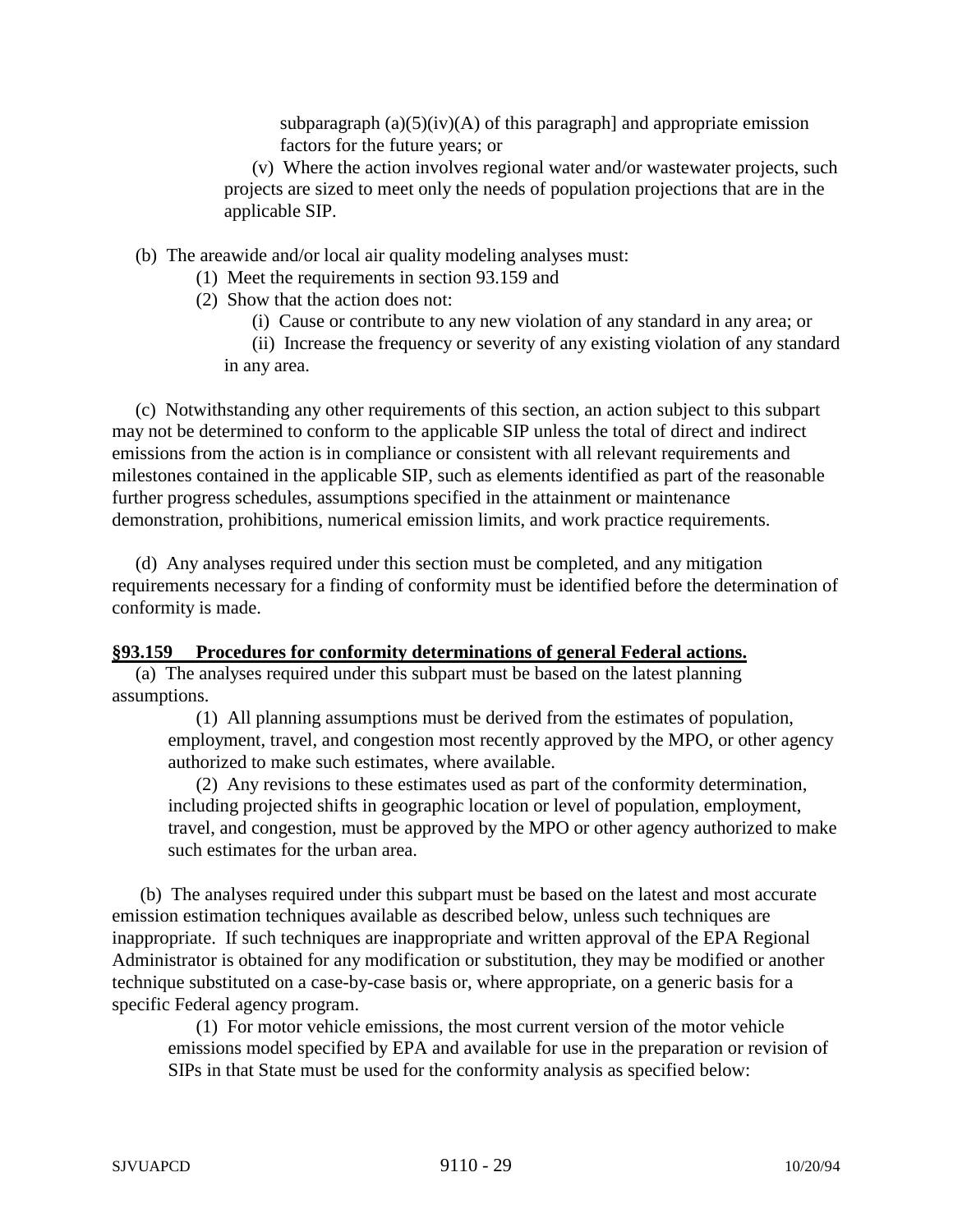(i) The EPA must publish in the Federal Register a notice of availability of any new motor vehicle emissions model; and

 (ii) A grace period of 3 months shall apply during which the motor vehicle emissions model previously specified by EPA as the most current version may be used. Conformity analyses for which the analysis was begun during the grace period or no more than 3 years before the Federal Register notice of availability of the latest emission model may continue to use the previous version of the model specified by EPA.

(2) For non-motor vehicle sources, including stationary and area source emissions, the latest emission factors specified by EPA in the "Compilation of Air Pollutant Emission Factors (AP-42)" must be used for the conformity analysis unless more accurate emission data are available, such as actual stack test data from stationary sources which are part of the conformity analysis.

 (c) The air quality modeling analyses required under this subpart must be based on the applicable air quality models, data bases, and other requirements specified in the most recent version of the "Guideline on Air Quality Models (Revised)" (1986), including supplements (EPA publication no. 450/2-78-027R), unless:

(1) The guideline techniques are inappropriate, in which case the model may be modified or another model substituted on a case-by-case basis or, where appropriate, on a generic basis for a specific Federal agency program; and

(2) Written approval of the EPA Regional Administrator is obtained for any modification or substitution.

 (d) The analyses required under this subpart, except section 93.158, paragraph (a)(1), must be based on the total of direct and indirect emissions from the action and must reflect emission scenarios that are expected to occur under each of the following cases:

(1) The Act mandated attainment year or, if applicable, the farthest year for which emissions are projected in the maintenance plan;

(2) The year during which the total of direct and indirect emissions from the action is expected to be the greatest on an annual basis; and

(3) Any year for which the applicable SIP specifies an emissions budget.

### **§93.160 Mitigation of air quality impacts.**

 (a) Any measures that are intended to mitigate air quality impacts must be identified and the process for implementation and enforcement of such measures must be described, including an implementation schedule containing explicit timelines for implementation.

 (b) Prior to determining that a Federal action is in conformity, the Federal agency making the conformity determination must obtain written commitments from the appropriate persons or agencies to implement any mitigation measures which are identified as conditions for making conformity determinations.

 (c) Persons or agencies voluntarily committing to mitigation measures to facilitate positive conformity determinations must comply with the obligations of such commitments.

 (d) In instances where the Federal agency is licensing, permitting or otherwise approving the action of another governmental or private entity, approval by the Federal agency must be